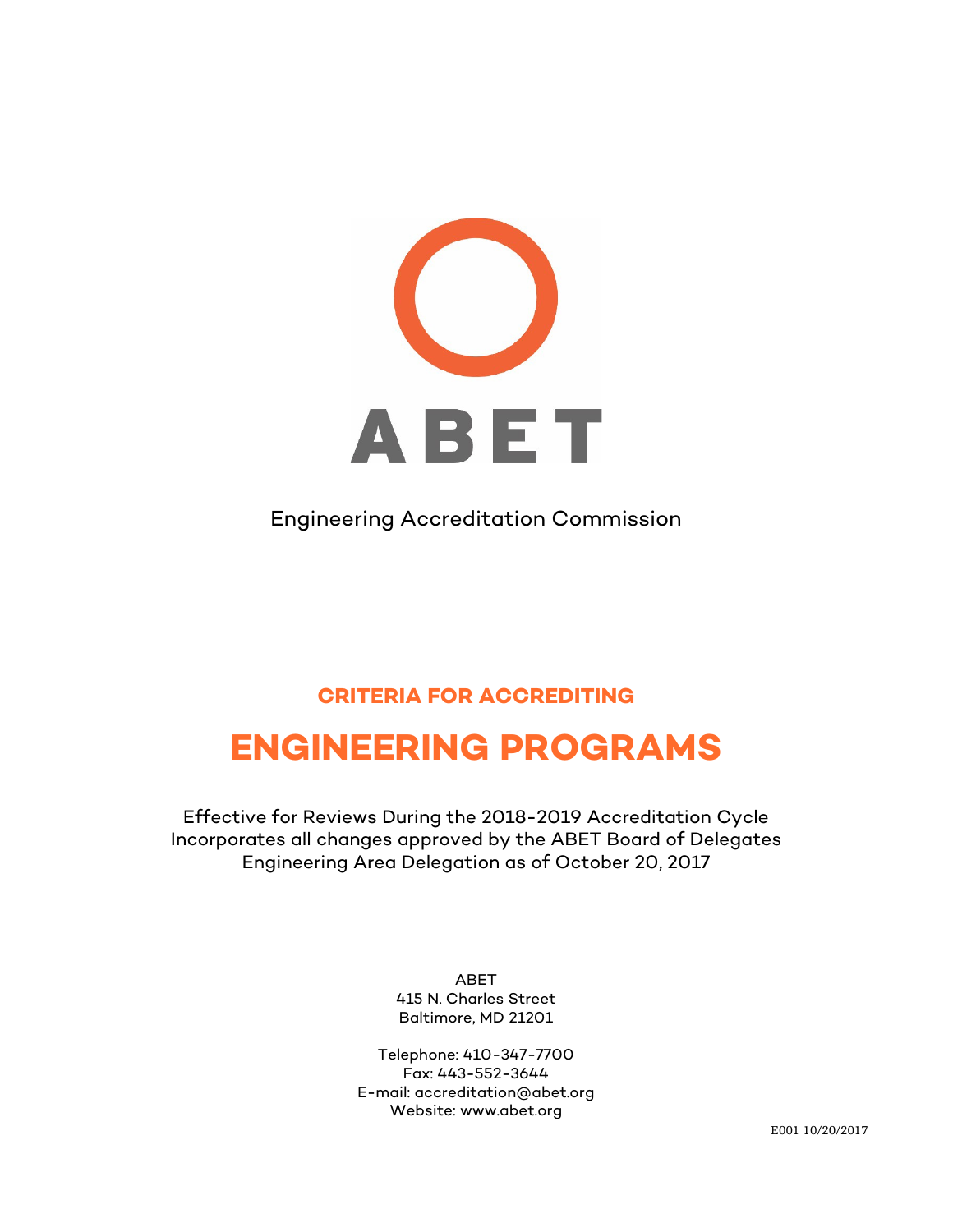Copyright © 2017 by ABET Printed in the United States of America.

All rights reserved. No part of these criteria may be reproduced in any form or by any means without written permission from the publisher.

Published by: ABET 415 N. Charles Street Baltimore, MD 21201

Requests for further information about ABET, its accreditation process, or other activities may be addressed to the Director, Accreditation Operations, ABET, 415 N. Charles Street, Baltimore, MD 21201 or to accreditation@abet.org.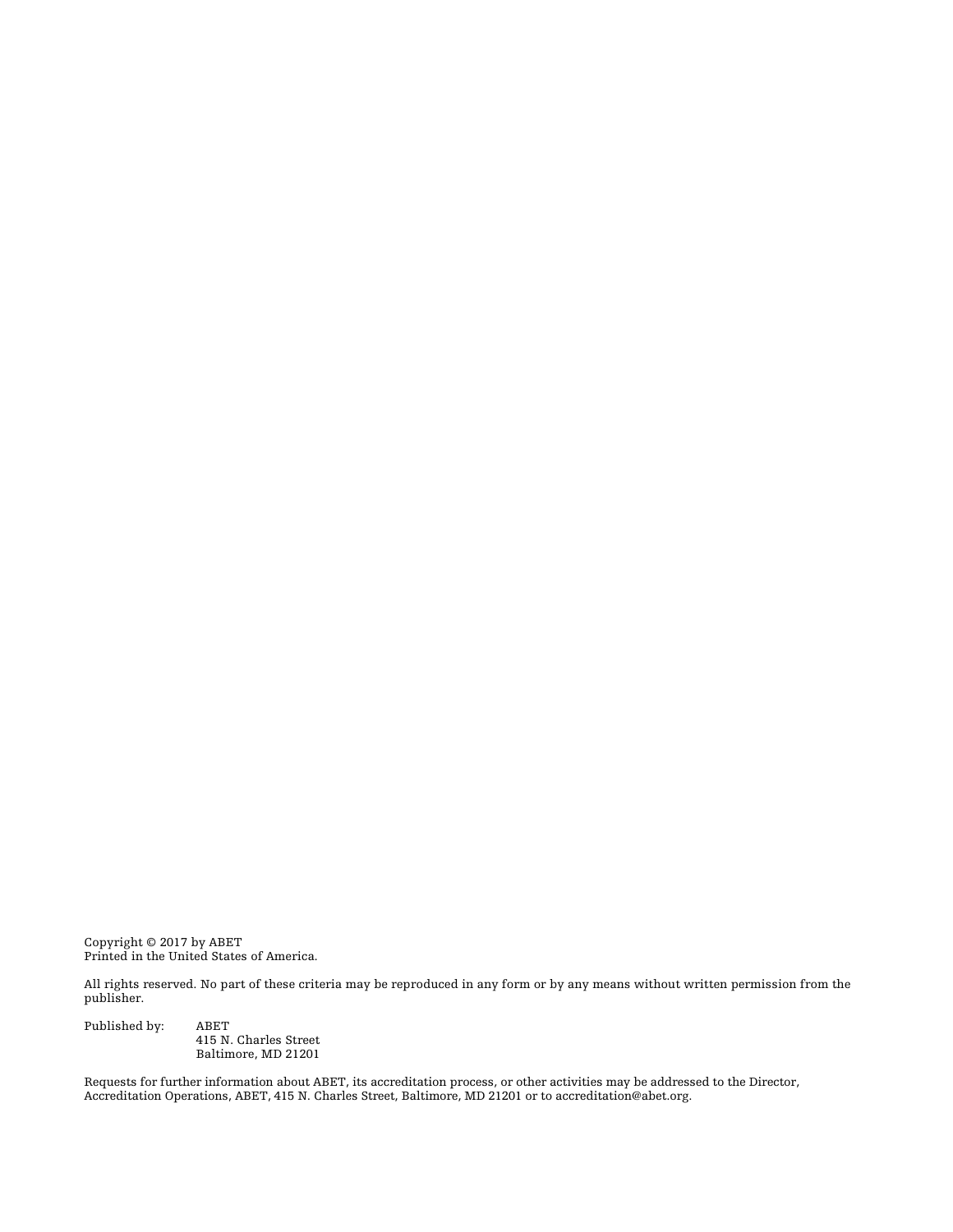## TABLE OF CONTENTS

| Criteria Applicable to Integrated Baccalaureate-Master's Level Engineering       |  |
|----------------------------------------------------------------------------------|--|
| Criteria Applicable to all Engineering Programs Awarding Degrees at the Master's |  |
|                                                                                  |  |
|                                                                                  |  |
|                                                                                  |  |
|                                                                                  |  |
|                                                                                  |  |
|                                                                                  |  |
|                                                                                  |  |
|                                                                                  |  |
|                                                                                  |  |
|                                                                                  |  |
|                                                                                  |  |
|                                                                                  |  |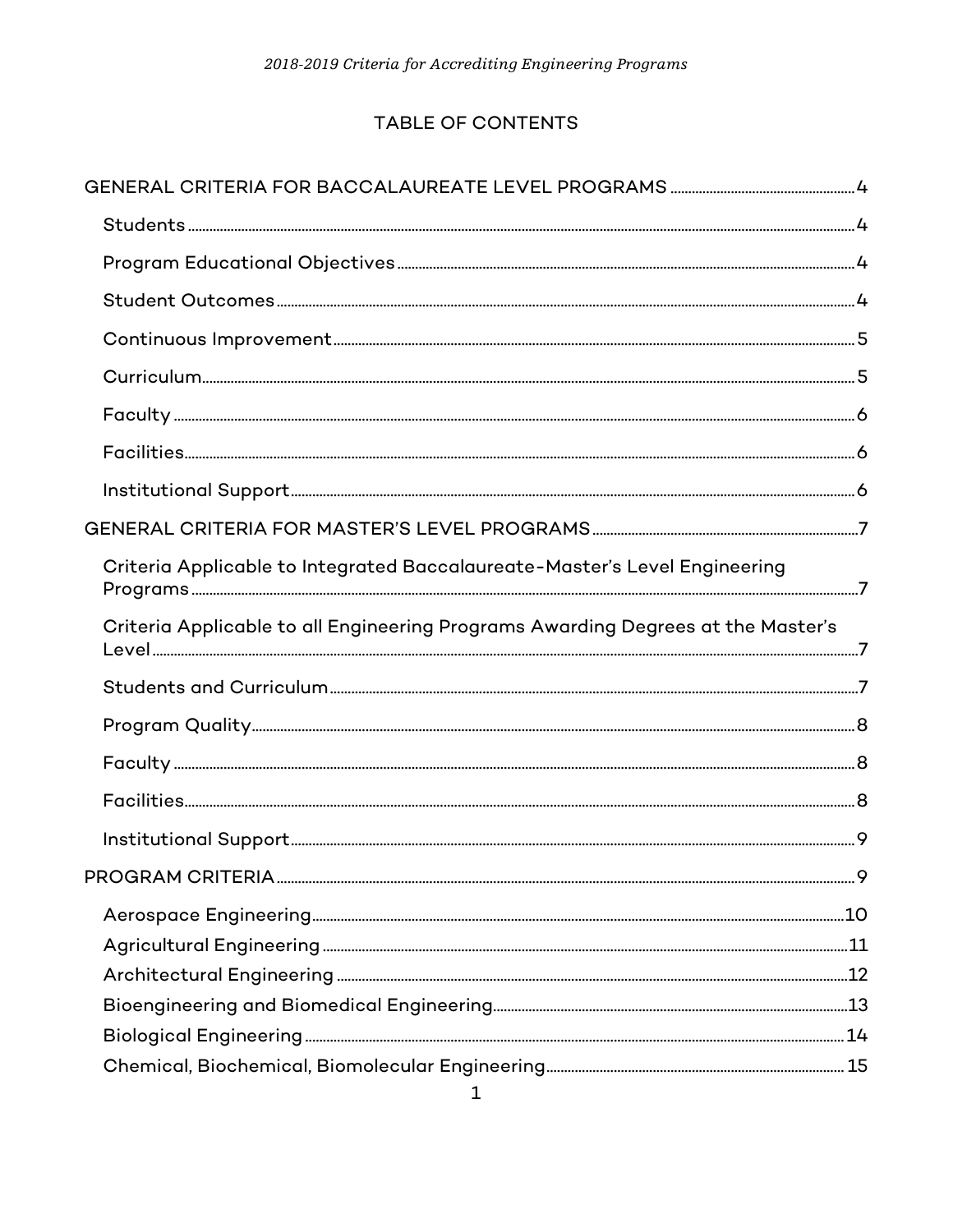| Electrical, Computer, Communication(s) and Telecommunication(s) Engineering18    |  |
|----------------------------------------------------------------------------------|--|
| Engineering, General Engineering, Engineering Physics and Engineering Science 19 |  |
|                                                                                  |  |
|                                                                                  |  |
|                                                                                  |  |
|                                                                                  |  |
|                                                                                  |  |
|                                                                                  |  |
|                                                                                  |  |
|                                                                                  |  |
|                                                                                  |  |
|                                                                                  |  |
|                                                                                  |  |
|                                                                                  |  |
|                                                                                  |  |
|                                                                                  |  |
|                                                                                  |  |
|                                                                                  |  |
|                                                                                  |  |
|                                                                                  |  |
|                                                                                  |  |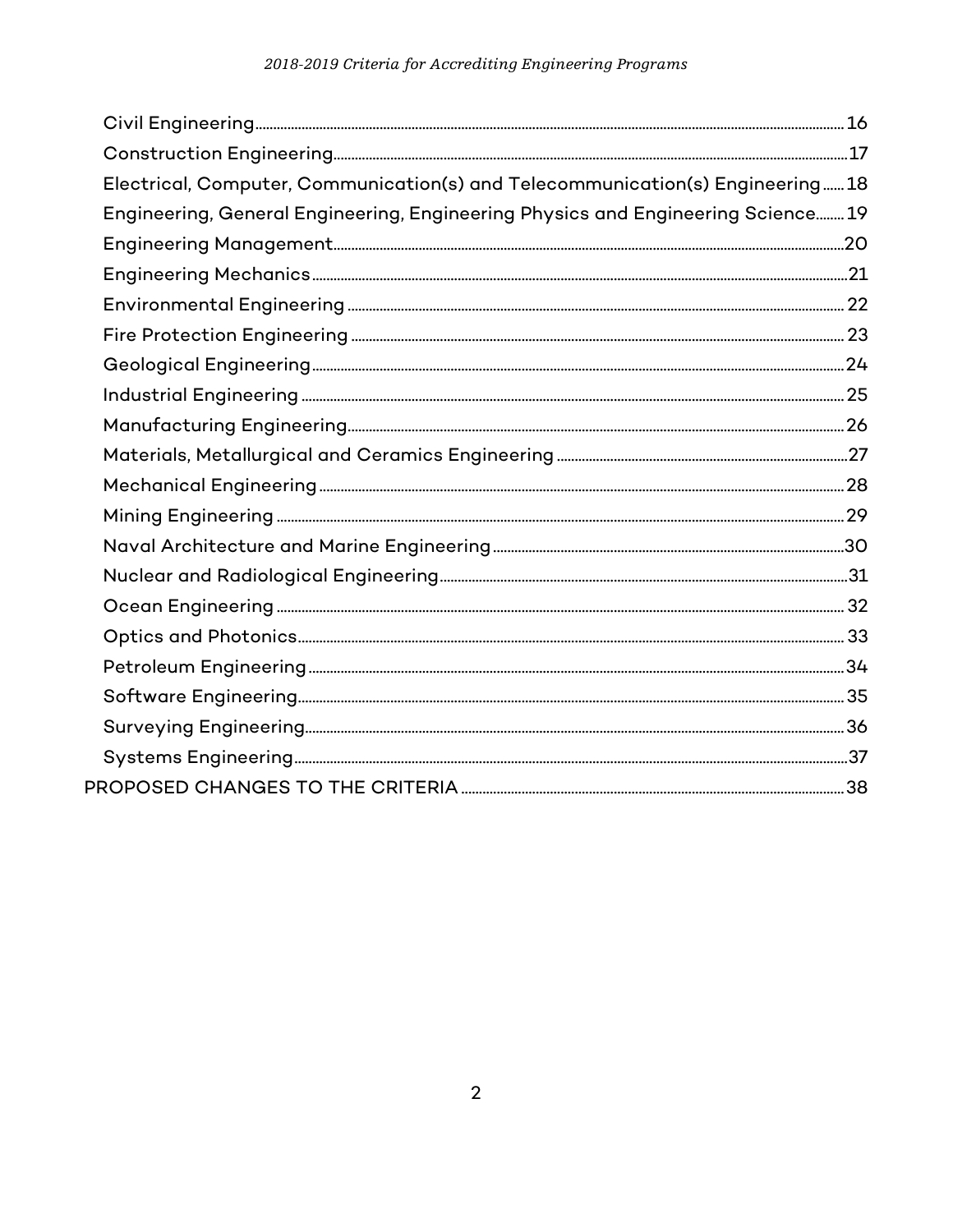## **Criteria for Accrediting Engineering Programs**

Effective for Reviews during the 2018-2019 Accreditation Cycle

## **Definitions**

While ABET recognizes and supports the prerogative of institutions to adopt and use the terminology of their choice, it is necessary for ABET volunteers and staff to have a consistent understanding of terminology. With that purpose in mind, the Commissions will use the following basic definitions:

- **Program Educational Objectives** Program educational objectives are broad statements that describe what graduates are expected to attain within a few years after graduation. Program educational objectives are based on the needs of the program's constituencies.
- **Student Outcomes** Student outcomes describe what students are expected to know and be able to do by the time of graduation. These relate to the knowledge, skills, and behaviors that students acquire as they progress through the program.
- **Assessment** Assessment is one or more processes that identify, collect, and prepare data to evaluate the attainment of student outcomes. Effective assessment uses relevant direct, indirect, quantitative and qualitative measures as appropriate to the outcome being measured. Appropriate sampling methods may be used as part of an assessment process.
- **Evaluation** Evaluation is one or more processes for interpreting the data and evidence accumulated through assessment processes. Evaluation determines the extent to which student outcomes are being attained. Evaluation results in decisions and actions regarding program improvement.

## **This document contains three sections:**

The first section includes important **definitions** used by all ABET commissions.

The second section contains the **General Criteria for Baccalaureate Level Programs** that must be satisfied by all programs accredited by the Engineering Accreditation Commission of ABET and the **General Criteria for Masters Level Programs** that must be satisfied by those programs seeking advanced level accreditation.

The third section contains the **Program Criteria** that must be satisfied by certain programs. The applicable Program Criteria are determined by the technical specialties indicated by the title of the program. Overlapping requirements need to be satisfied only once.

#### -----------------------------

These criteria are intended to assure quality and to foster the systematic pursuit of improvement in the quality of engineering education that satisfies the needs of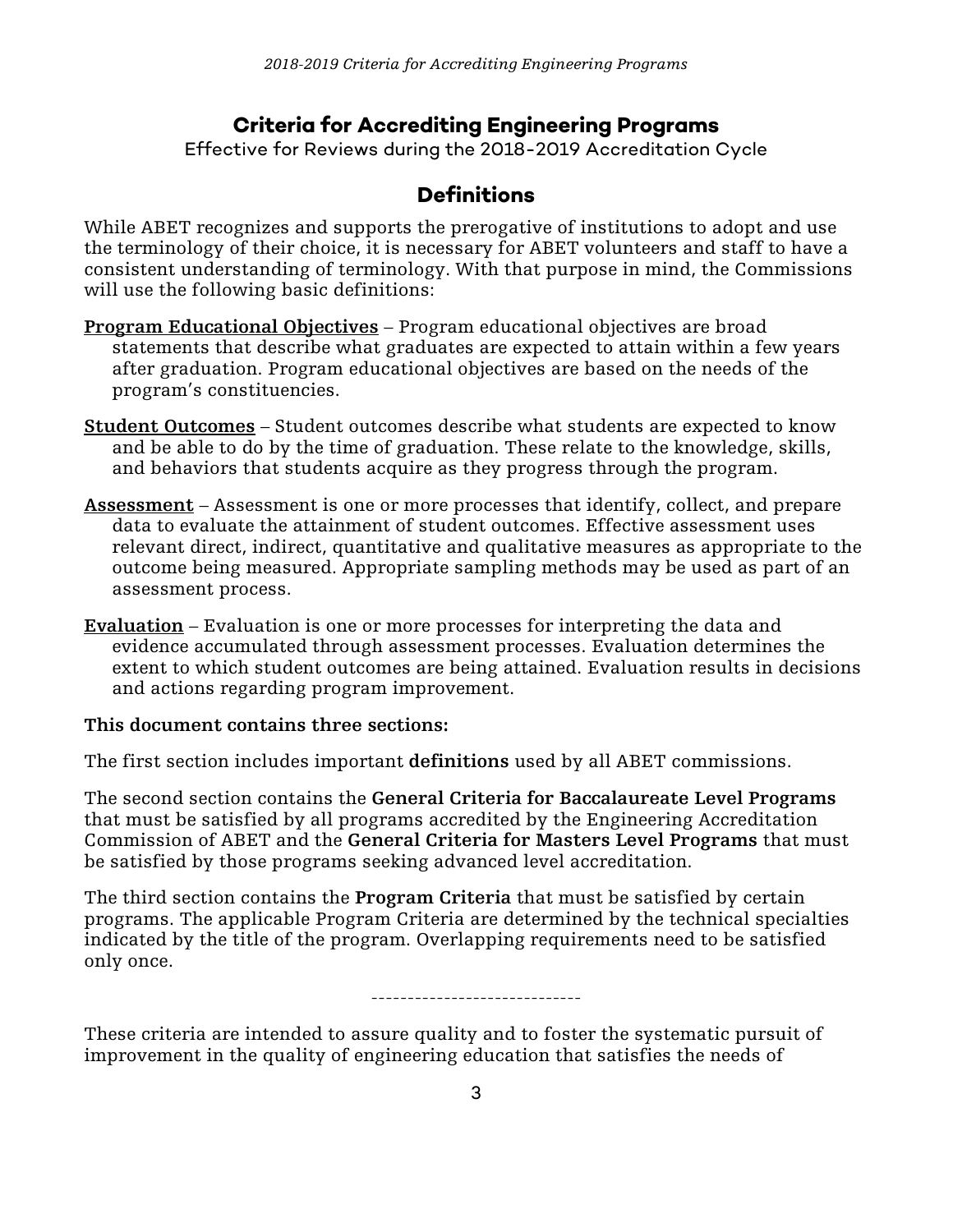constituencies in a dynamic and competitive environment. It is the responsibility of the institution seeking accreditation of an engineering program to demonstrate clearly that the program meets the following criteria.

## <span id="page-5-0"></span>**I. GENERAL CRITERIA FOR BACCALAUREATE LEVEL PROGRAMS**

All programs seeking accreditation from the Engineering Accreditation Commission of ABET must demonstrate that they satisfy all of the following General Criteria for Baccalaureate Level Programs.

## <span id="page-5-1"></span>**Criterion 1. Students**

Student performance must be evaluated. Student progress must be monitored to foster success in attaining student outcomes, thereby enabling graduates to attain program educational objectives. Students must be advised regarding curriculum and career matters.

The program must have and enforce policies for accepting both new and transfer students, awarding appropriate academic credit for courses taken at other institutions, and awarding appropriate academic credit for work in lieu of courses taken at the institution. The program must have and enforce procedures to ensure and document that students who graduate meet all graduation requirements.

## <span id="page-5-2"></span>**Criterion 2. Program Educational Objectives**

The program must have published program educational objectives that are consistent with the mission of the institution, the needs of the program's various constituencies, and these criteria. There must be a documented, systematically utilized, and effective process, involving program constituencies, for the periodic review of these program educational objectives that ensures they remain consistent with the institutional mission, the program's constituents' needs, and these criteria.

## <span id="page-5-3"></span>**Criterion 3. Student Outcomes**

The program must have documented student outcomes that prepare graduates to attain the program educational objectives.

Student outcomes are outcomes (a) through (k) plus any additional outcomes that may be articulated by the program.

- (a) an ability to apply knowledge of mathematics, science, and engineering
- (b) an ability to design and conduct experiments, as well as to analyze and interpret data
- (c) an ability to design a system, component, or process to meet desired needs within realistic constraints such as economic, environmental, social, political, ethical, health and safety, manufacturability, and sustainability
- (d) an ability to function on multidisciplinary teams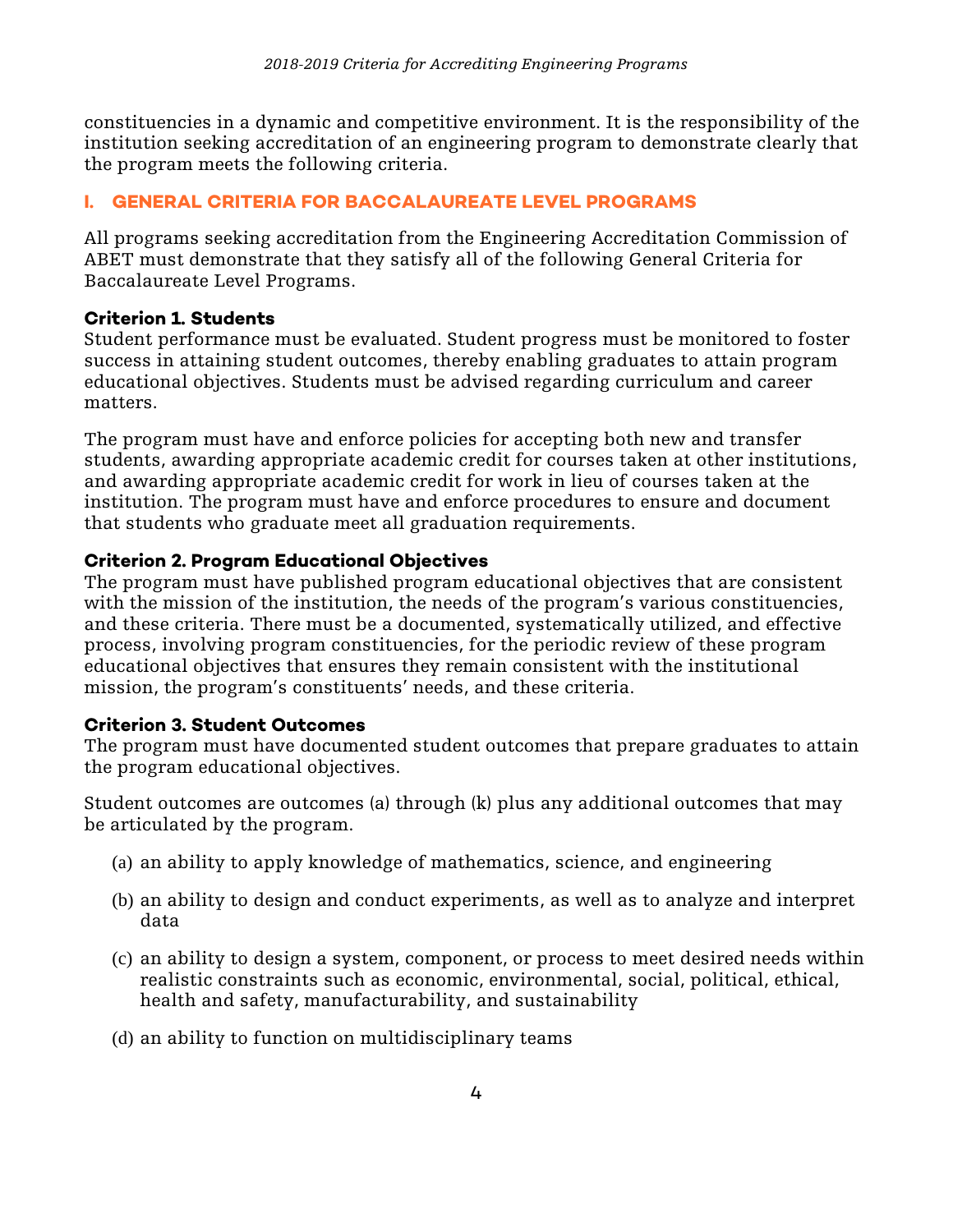- (e) an ability to identify, formulate, and solve engineering problems
- (f) an understanding of professional and ethical responsibility
- (g) an ability to communicate effectively
- (h) the broad education necessary to understand the impact of engineering solutions in a global, economic, environmental, and societal context
- (i) a recognition of the need for, and an ability to engage in life-long learning
- (j) a knowledge of contemporary issues
- (k) an ability to use the techniques, skills, and modern engineering tools necessary for engineering practice.

## <span id="page-6-0"></span>**Criterion 4. Continuous Improvement**

The program must regularly use appropriate, documented processes for assessing and evaluating the extent to which the student outcomes are being attained. The results of these evaluations must be systematically utilized as input for the continuous improvement of the program. Other available information may also be used to assist in the continuous improvement of the program.

## <span id="page-6-1"></span>**Criterion 5. Curriculum**

The curriculum requirements specify subject areas appropriate to engineering but do not prescribe specific courses. The faculty must ensure that the program curriculum devotes adequate attention and time to each component, consistent with the outcomes and objectives of the program and institution. The professional component must include:

- (a) one year of a combination of college level mathematics and basic sciences (some with experimental experience) appropriate to the discipline. Basic sciences are defined as biological, chemical, and physical sciences.
- (b) one and one-half years of engineering topics, consisting of engineering sciences and engineering design appropriate to the student's field of study. The engineering sciences have their roots in mathematics and basic sciences but carry knowledge further toward creative application. These studies provide a bridge between mathematics and basic sciences on the one hand and engineering practice on the other. Engineering design is the process of devising a system, component, or process to meet desired needs. It is a decision-making process (often iterative), in which the basic sciences, mathematics, and the engineering sciences are applied to convert resources optimally to meet these stated needs.
- (c) a general education component that complements the technical content of the curriculum and is consistent with the program and institution objectives.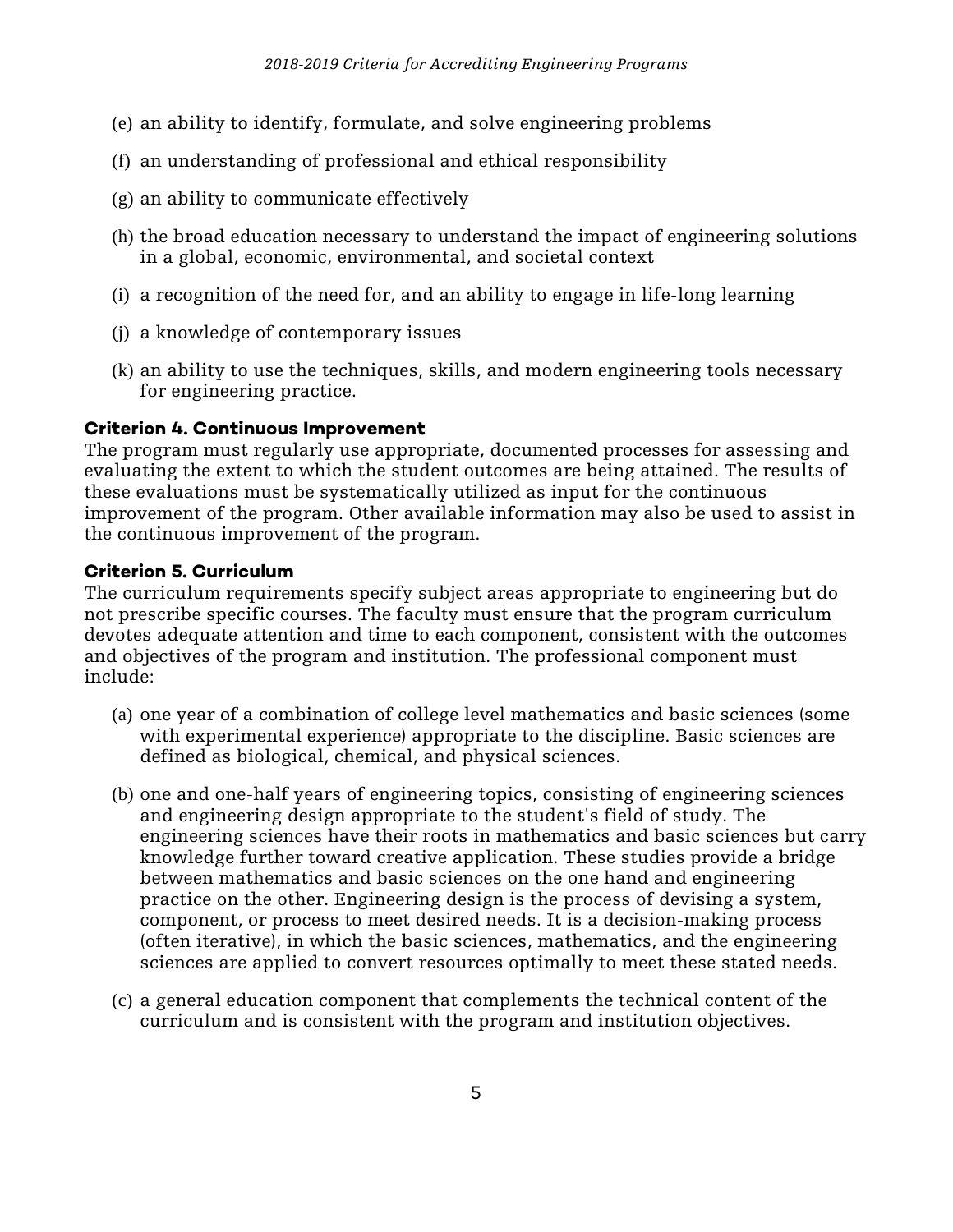Students must be prepared for engineering practice through a curriculum culminating in a major design experience based on the knowledge and skills acquired in earlier course work and incorporating appropriate engineering standards and multiple realistic constraints.

One year is the lesser of 32 semester hours (or equivalent) or one-fourth of the total credits required for graduation.

## <span id="page-7-0"></span>**Criterion 6. Faculty**

The program must demonstrate that the faculty members are of sufficient number and they have the competencies to cover all of the curricular areas of the program. There must be sufficient faculty to accommodate adequate levels of student-faculty interaction, student advising and counseling, university service activities, professional development, and interactions with industrial and professional practitioners, as well as employers of students.

The program faculty must have appropriate qualifications and must have and demonstrate sufficient authority to ensure the proper guidance of the program and to develop and implement processes for the evaluation, assessment, and continuing improvement of the program. The overall competence of the faculty may be judged by such factors as education, diversity of backgrounds, engineering experience, teaching effectiveness and experience, ability to communicate, enthusiasm for developing more effective programs, level of scholarship, participation in professional societies, and licensure as Professional Engineers.

## <span id="page-7-1"></span>**Criterion 7. Facilities**

Classrooms, offices, laboratories, and associated equipment must be adequate to support attainment of the student outcomes and to provide an atmosphere conducive to learning. Modern tools, equipment, computing resources, and laboratories appropriate to the program must be available, accessible, and systematically maintained and upgraded to enable students to attain the student outcomes and to support program needs. Students must be provided appropriate guidance regarding the use of the tools, equipment, computing resources, and laboratories available to the program.

The library services and the computing and information infrastructure must be adequate to support the scholarly and professional activities of the students and faculty.

## <span id="page-7-2"></span>**Criterion 8. Institutional Support**

Institutional support and leadership must be adequate to ensure the quality and continuity of the program.

Resources including institutional services, financial support, and staff (both administrative and technical) provided to the program must be adequate to meet program needs. The resources available to the program must be sufficient to attract, retain, and provide for the continued professional development of a qualified faculty. The resources available to the program must be sufficient to acquire, maintain, and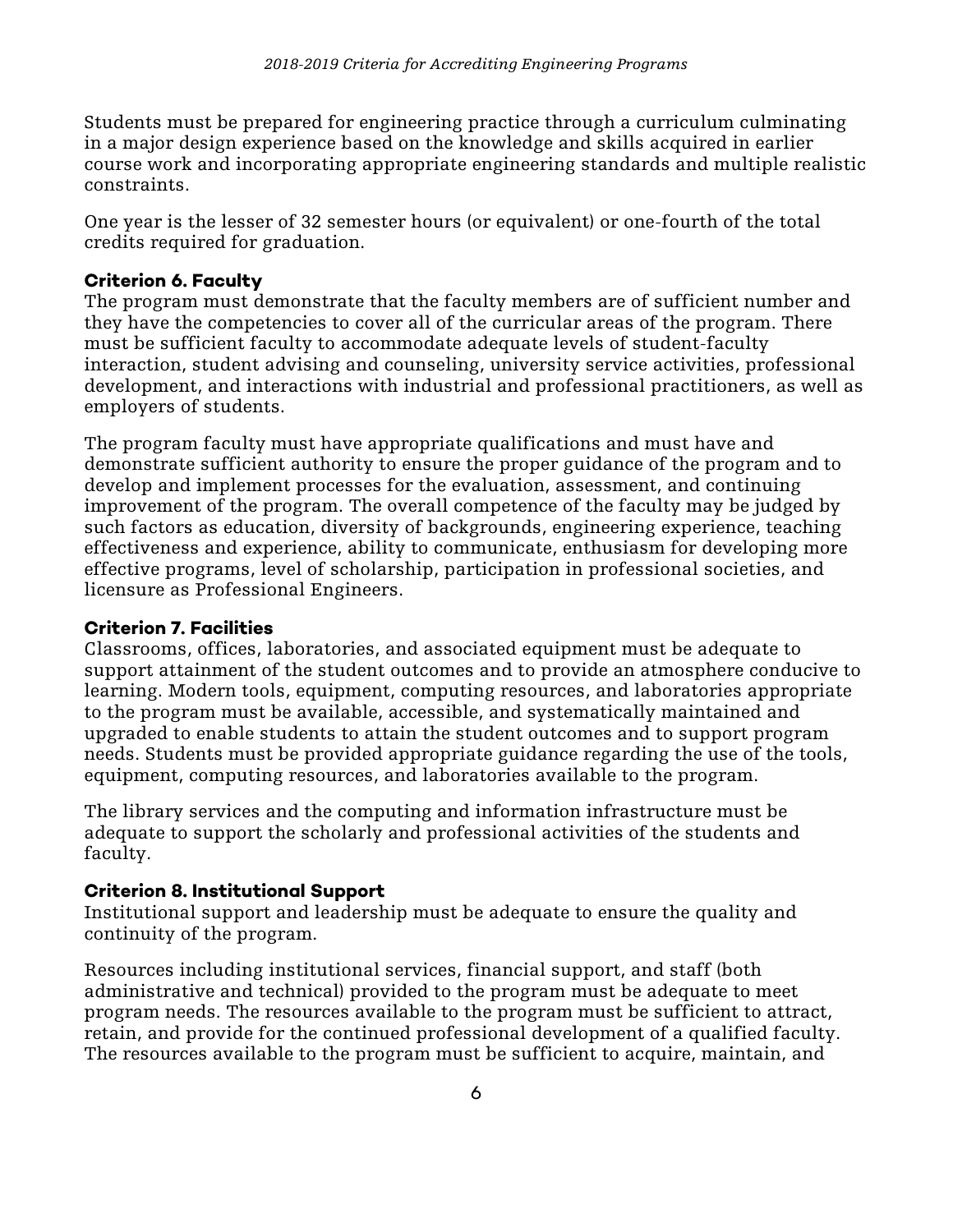operate infrastructures, facilities, and equipment appropriate for the program, and to provide an environment in which student outcomes can be attained.

## <span id="page-8-0"></span>**II. GENERAL CRITERIA FOR MASTER'S LEVEL AND INTEGRATED BACCALAUREATE-MASTER'S LEVEL ENGINEERING PROGRAMS**

Programs seeking accreditation at the master's level from the Engineering Accreditation Commission of ABET must demonstrate that they satisfy the following criteria, including all of the aspects relevant to integrated baccalaureate-master's programs or stand-alone master's programs, as appropriate. Programs must have published program educational objectives and student outcomes.

## <span id="page-8-1"></span>**Criteria Applicable to Integrated Baccalaureate-Master's Level Engineering Programs**

Engineering programs that offer integrated baccalaureate-master's programs must meet all of the General Criteria for Baccalaureate Level Programs and the Program Criteria applicable to the program name, regardless of whether students in these programs receive both baccalaureate and master's degrees or only master's degrees during their programs of study. In addition, these programs must meet all of the following criteria. If any students are admitted into the master's portion of the combined program without having completed the integrated baccalaureate portion, they must meet the criteria given below.

## <span id="page-8-2"></span>**Criteria Applicable to all Engineering Programs Awarding Degrees at the Master's Level**

## <span id="page-8-3"></span>**Students and Curriculum**

The master's program must have and enforce procedures for verifying that each student has completed a set of post-secondary educational and professional experiences that:

- (a) Supports the attainment of student outcomes of Criterion 3 of the general criteria for baccalaureate level engineering programs, and
- (b) Includes at least one year of math and basic science (basic science includes the biological, chemical, and physical sciences), as well as at least one-and-one-half years of engineering topics and a major design experience that meets the requirements of Criterion 5 of the general criteria for baccalaureate level engineering programs.

If the student has graduated from an EAC of ABET accredited baccalaureate program, the presumption is that items (a) and (b) above have been satisfied.

The master's level engineering program must have and enforce policies and procedures ensuring that a program of study with specific educational goals is developed for each student. Student performance and progress toward completion of their programs of study must be monitored and evaluated. The program must have and enforce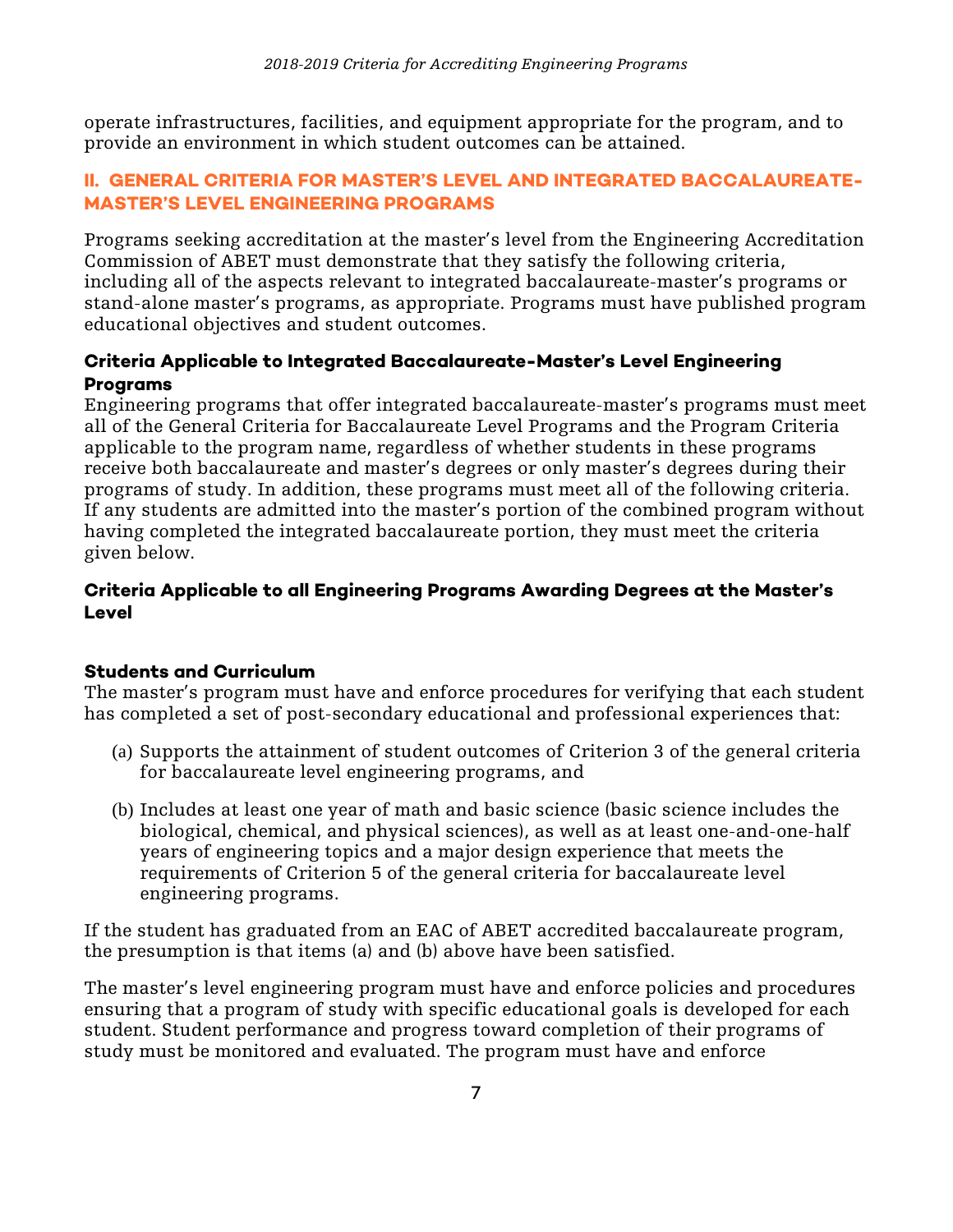procedures to ensure and document that students who graduate meet all graduation requirements.

The master's level engineering program must require each student to demonstrate a mastery of a specific field of study or area of professional practice consistent with the master's program name and at a level beyond the minimum requirements of baccalaureate level programs.

The master's level engineering program of study must require the completion of at least 30 semester hours (or equivalent) beyond the baccalaureate program.

Each student's overall program of post-secondary study must satisfy the curricular components of the baccalaureate level program criteria relevant to the master's level program name.

## <span id="page-9-0"></span>**Program Quality**

The master's level engineering program must have a documented and operational process for assessing, maintaining and enhancing the quality of the program.

## <span id="page-9-1"></span>**Faculty**

The master's level engineering program must demonstrate that the faculty members are of sufficient number and that they have the competencies to cover all of the curricular areas of the program. Faculty teaching graduate level courses must have appropriate educational qualifications by education or experience. The program must have sufficient faculty to accommodate adequate levels of student-faculty interaction, student advising and counseling, university service activities, professional development, and interactions with industrial and professional practitioners, as well as employers of students.

The master's level engineering program faculty must have appropriate qualifications and must have and demonstrate sufficient authority to ensure the proper guidance of the program. The overall competence of the faculty may be judged by such factors as education, diversity of backgrounds, engineering experience, teaching effectiveness and experience, ability to communicate, level of scholarship, participation in professional societies, and licensure.

## <span id="page-9-2"></span>**Facilities**

Means of communication with students, and student access to laboratory and other facilities, must be adequate to support student success in the program, and to provide an atmosphere conducive to learning. These resources and facilities must be representative of current professional practice in the discipline. Students must have access to appropriate training regarding the use of the resources available to them.

The library and information services, computing and laboratory infrastructure, and equipment and supplies must be available and adequate to support the education of the students and the scholarly and professional activities of the faculty.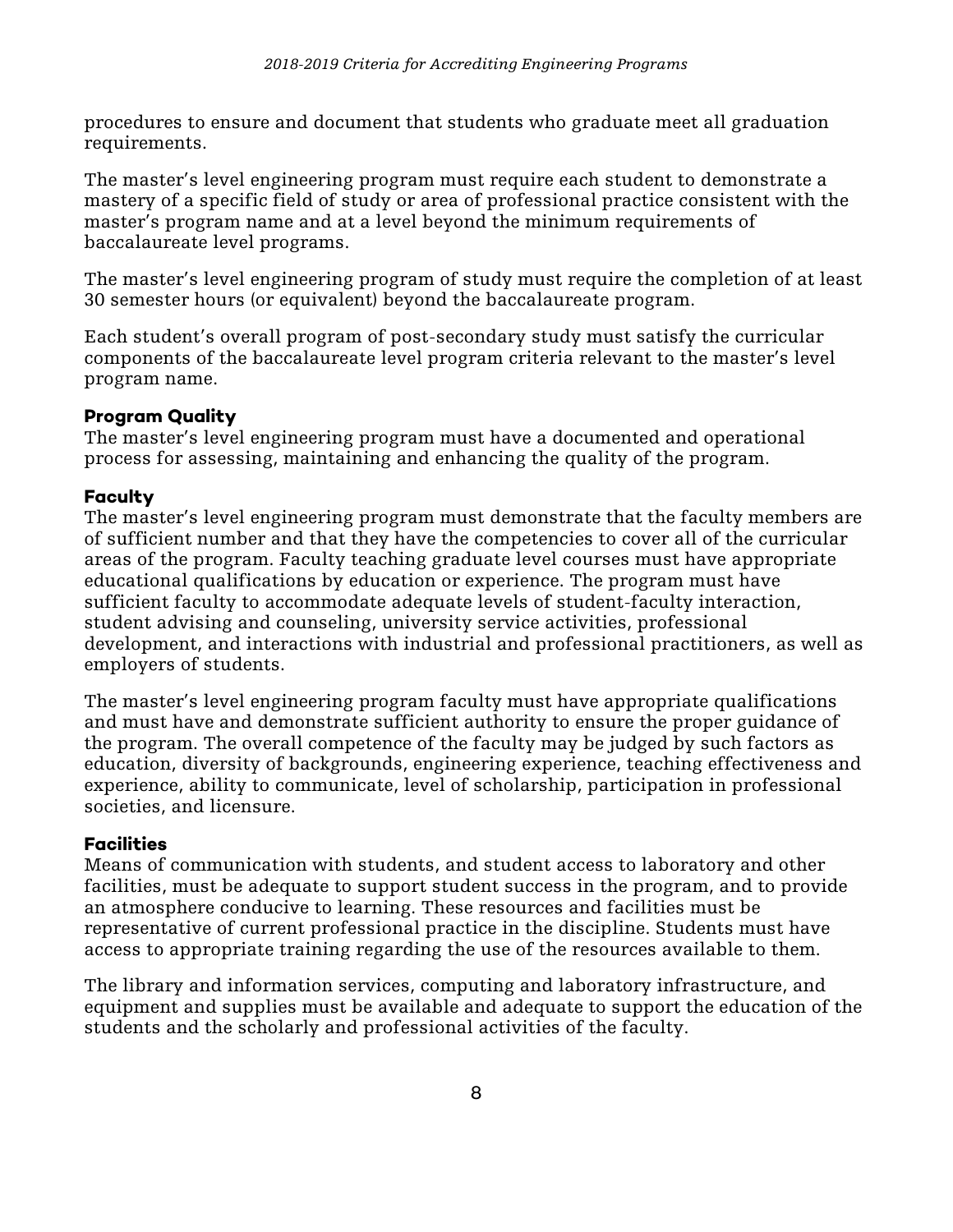Remote or virtual access to laboratories and other resources may be employed in place of physical access when such access enables accomplishment of the program's educational activities.

## <span id="page-10-0"></span>**Institutional Support**

Institutional support and leadership must be adequate to ensure the quality and continuity of the program. Resources including institutional services, financial support, and staff (both administrative and technical) provided to the program must be adequate to meet program needs. The resources available to the program must be sufficient to attract, retain, and provide for the continued professional development of a qualified faculty. The resources available to the program must be sufficient to acquire, maintain, and operate infrastructure, facilities, and equipment appropriate for the program, and to provide an environment in which student learning outcomes can be attained.

## <span id="page-10-1"></span>**III. PROGRAM CRITERIA**

Each program must satisfy applicable Program Criteria (if any). Program Criteria provide the specificity needed for interpretation of the general criteria as applicable to a given discipline. Requirements stipulated in the Program Criteria are limited to the areas of curricular topics and faculty qualifications. If a program, by virtue of its title, becomes subject to two or more sets of Program Criteria, then that program must satisfy each set of Program Criteria; however, overlapping requirements need to be satisfied only once.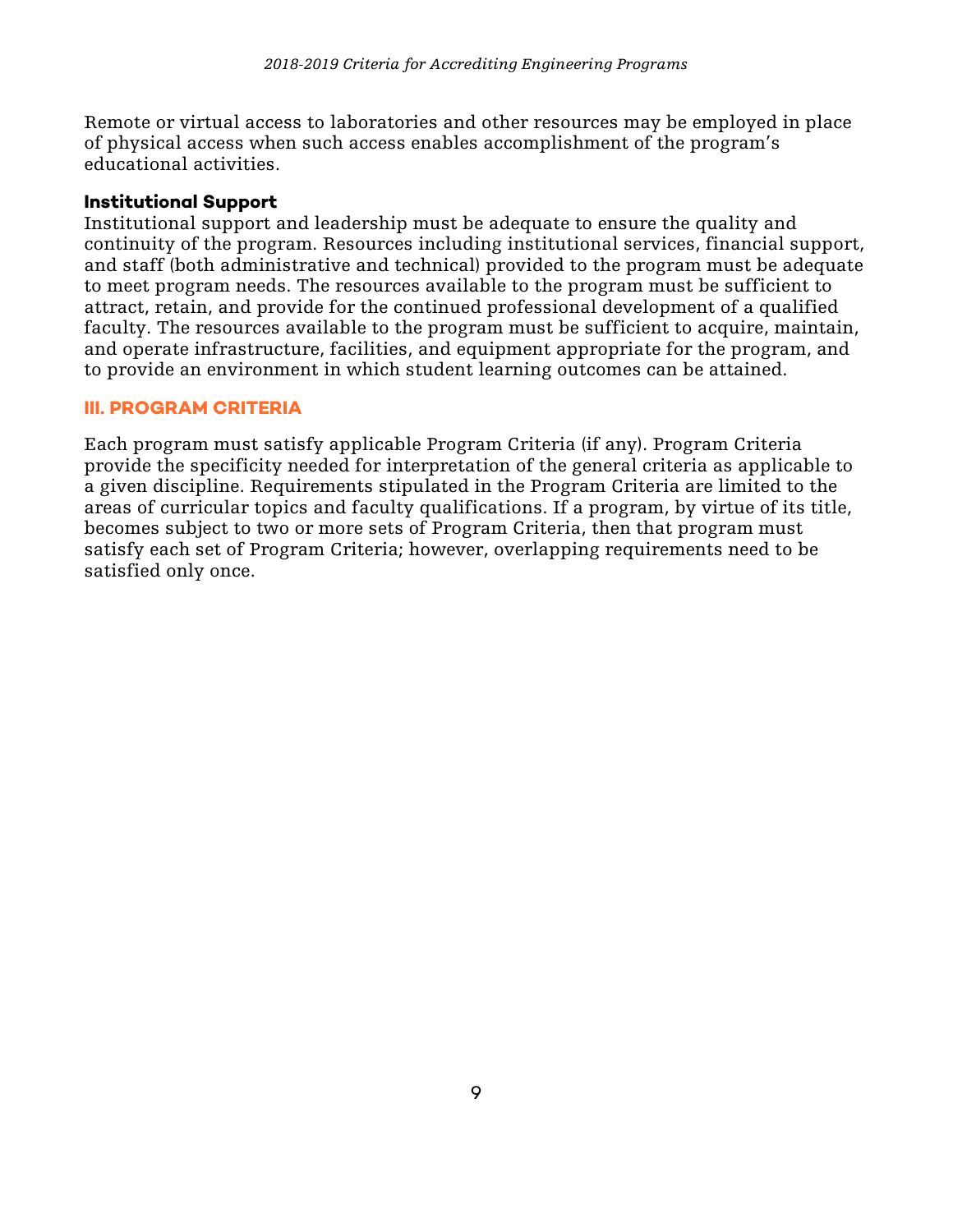#### **PROGRAM CRITERIA FOR AEROSPACE AND SIMILARLY NAMED ENGINEERING PROGRAMS**

Lead Society: American Institute of Aeronautics and Astronautics

<span id="page-11-0"></span>These program criteria apply to engineering programs that include "aerospace," "aeronautical," "astronautical," or similar modifiers in their titles.

## 1. Curriculum

Aeronautical engineering programs must prepare graduates to have a knowledge of aerodynamics, aerospace materials, structures, propulsion, flight mechanics, and stability and control. Astronautical engineering programs must prepare graduates to have a knowledge of orbital mechanics, space environment, attitude determination and control, telecommunications, space structures, and rocket propulsion. Aerospace engineering programs or other engineering programs combining aeronautical engineering and astronautical engineering, must prepare graduates to have knowledge covering one of the areas -- aeronautical engineering or astronautical engineering as described above -- and, in addition, knowledge of some topics from the area not emphasized. Programs must also prepare graduates to have design competence that includes integration of aeronautical or astronautical topics. 2. Faculty

Program faculty must have responsibility and sufficient authority to define, revise, implement, and achieve program objectives. The program must demonstrate that faculty teaching upper-division courses have an understanding of current professional practice in the aerospace industry.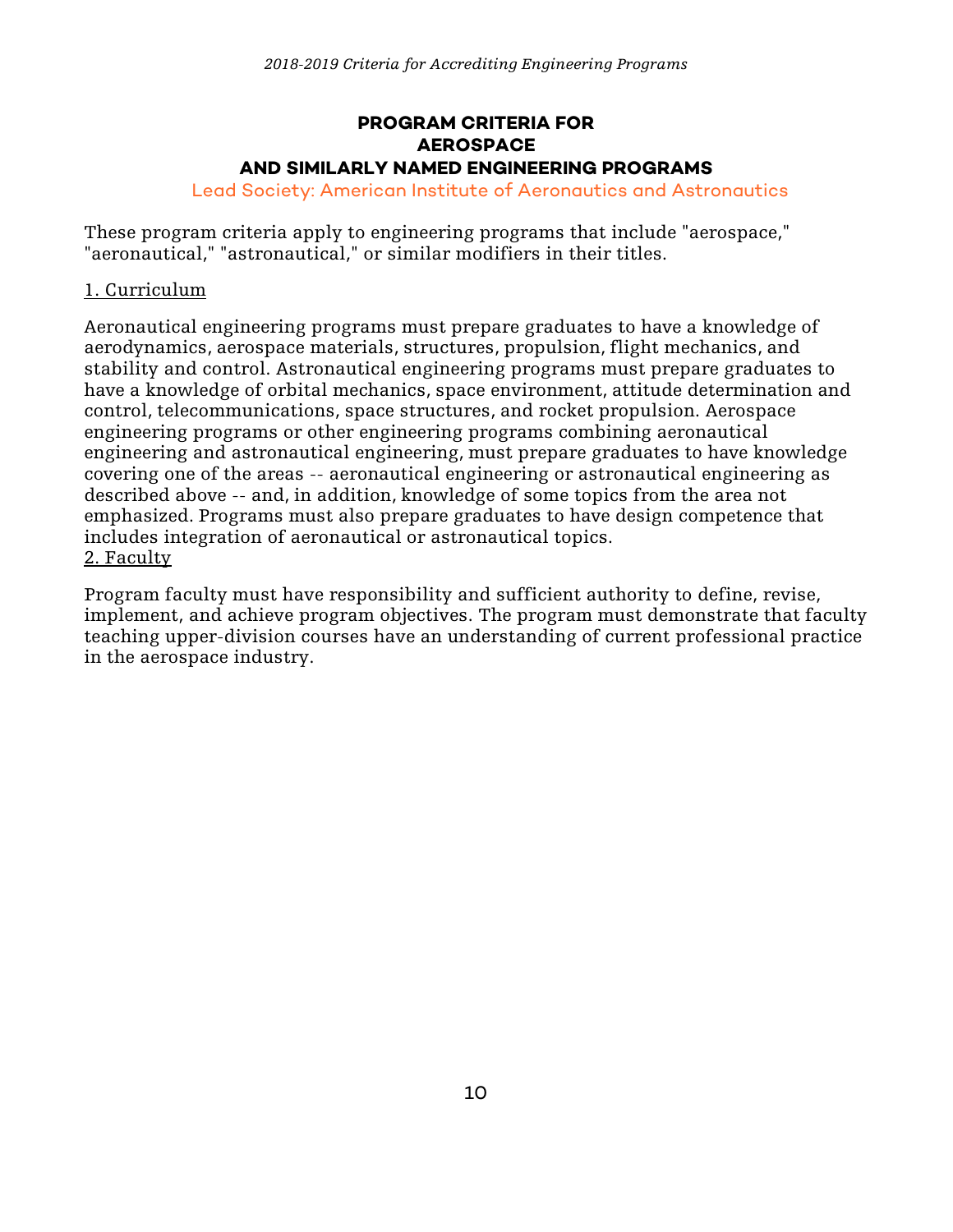#### <span id="page-12-0"></span>**PROGRAM CRITERIA FOR AGRICULTURAL AND SIMILARLY NAMED ENGINEERING PROGRAMS**

Lead Society: American Society of Agricultural and Biological Engineers

These program criteria apply to engineering programs that include "agricultural," "forest," or similar modifiers in their titles.

#### 1. Curriculum

The curriculum must include mathematics through differential equations and biological and engineering sciences consistent with the program educational objectives. The curriculum must prepare graduates to apply engineering to agriculture, aquaculture, forestry, human, or natural resources.

#### 2. Faculty

The program shall demonstrate that those faculty members teaching courses that are primarily design in content are qualified to teach the subject matter by virtue of education and experience or professional licensure.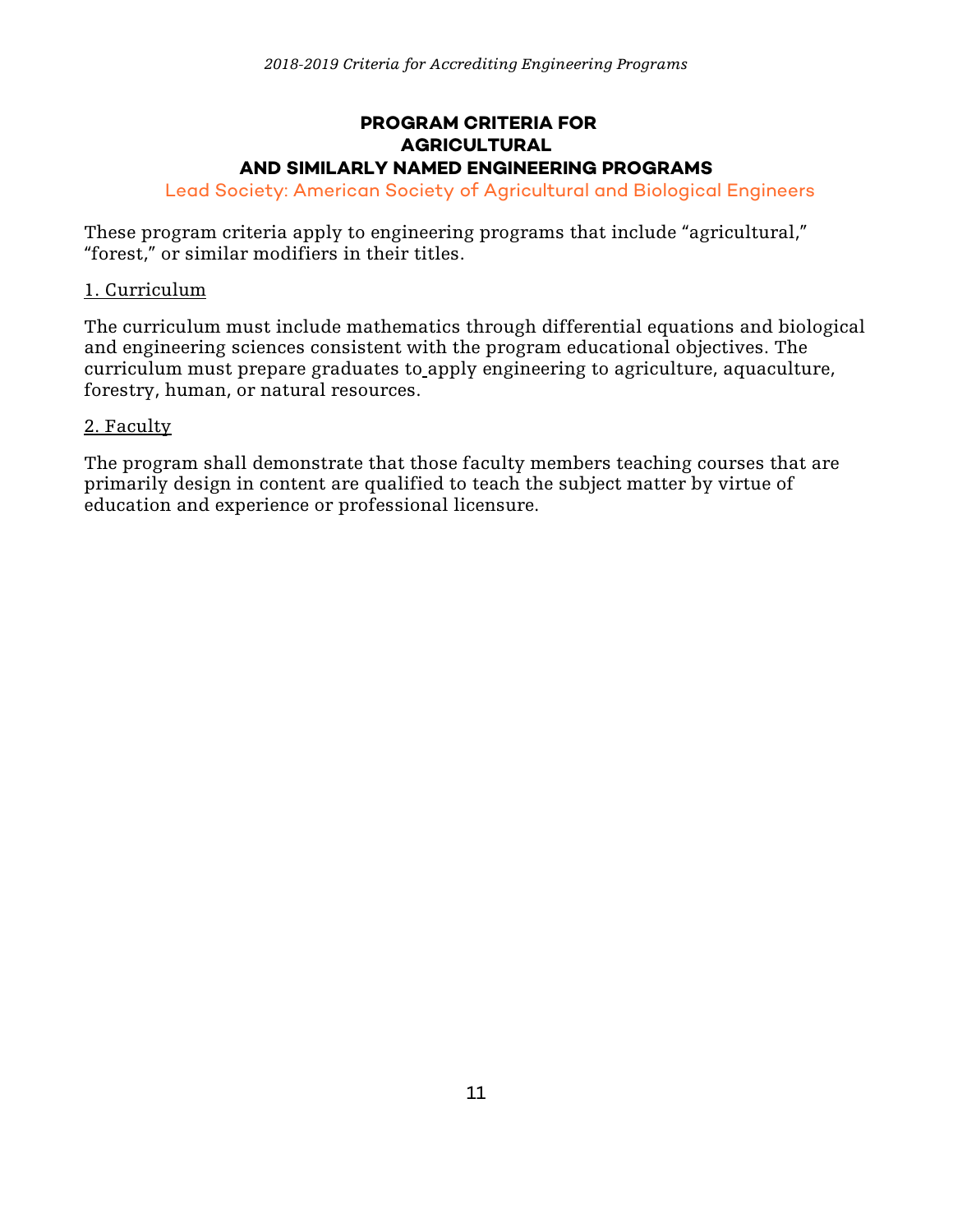#### **PROGRAM CRITERIA FOR ARCHITECTURAL AND SIMILARLY NAMED ENGINEERING PROGRAMS**

<span id="page-13-0"></span>Lead Society: American Society of Civil Engineers Cooperating Society: American Society of Heating, Refrigerating, and Air-Conditioning Engineers

These program criteria apply to engineering programs that include "architectural" or similar modifiers in their titles.

## 1. Curriculum

The program must demonstrate that graduates can apply mathematics through differential equations, calculus-based physics, and chemistry. The four basic architectural engineering curriculum areas are building structures, building mechanical systems, building electrical systems, and construction/construction management. Graduates are expected to reach the synthesis (design) level in one of these areas, the application level in a second area, and the comprehension level in the remaining two areas. The engineering topics required by the general criteria shall support the engineering fundamentals of each of these four areas at the specified level. Graduates are expected to discuss the basic concepts of architecture in a context of architectural design and history.

The design level must be in a context that:

- (a) Considers the systems or processes from other architectural engineering curricular areas,
- (b) Works within the overall architectural design,
- (c) Includes communication and collaboration with other design or construction team members,
- (d) Includes computer-based technology and considers applicable codes and standards, and
- (e) Considers fundamental attributes of building performance and sustainability.

## 2. Faculty

The program must demonstrate that faculty teaching courses that are primarily engineering design in content are qualified to teach the subject matter by virtue of professional licensure, or by education and design experience. It must also demonstrate that the majority of the faculty members teaching architectural design courses are qualified to teach the subject matter by virtue of professional licensure, or by education and design experience.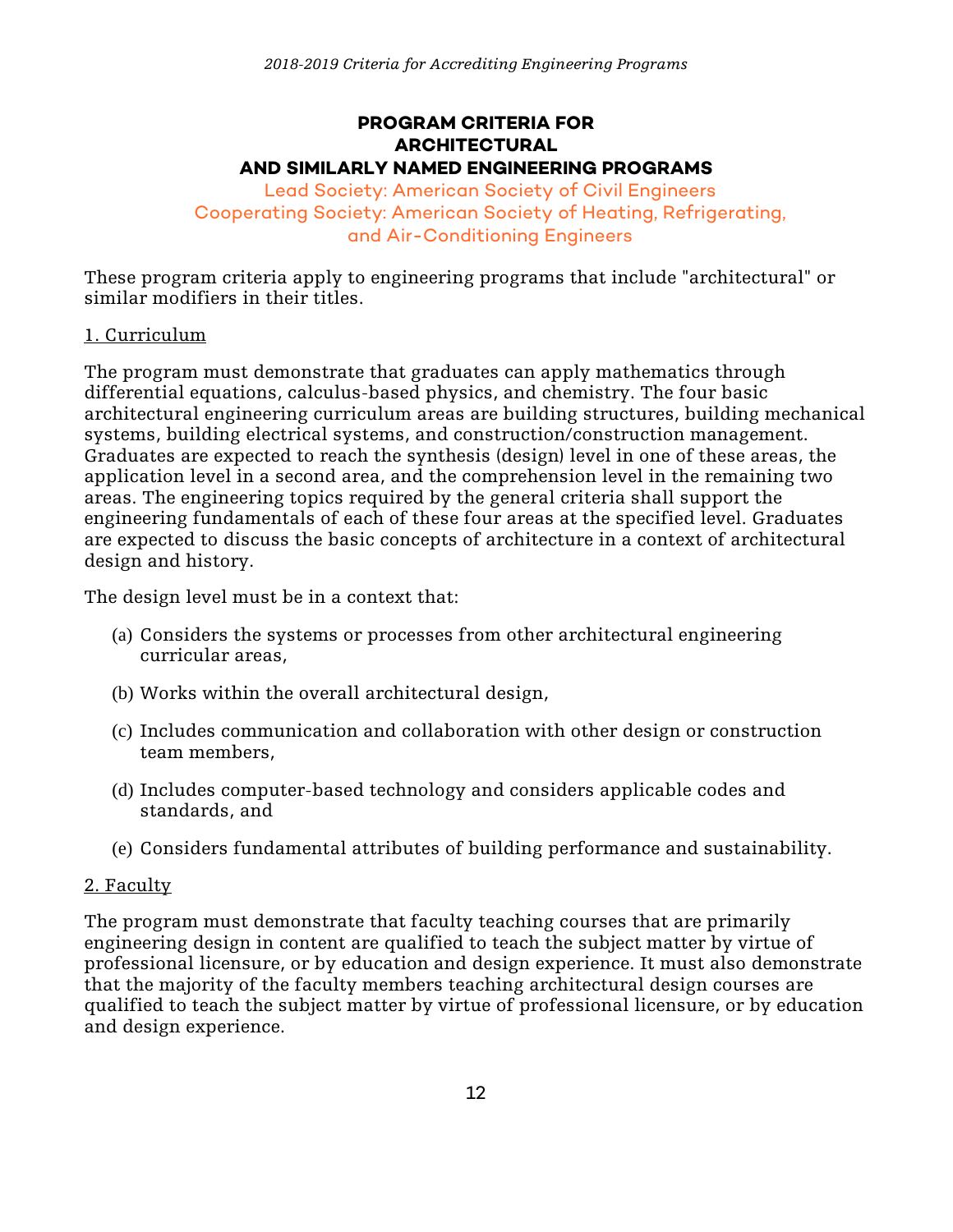#### **PROGRAM CRITERIA FOR BIOENGINEERING, BIOMEDICAL AND SIMILARLY NAMED ENGINEERING PROGRAMS**

<span id="page-14-0"></span>Lead Society: Biomedical Engineering Society Cooperating Societies: American Ceramic Society, American Institute of Chemical Engineers, American Society of Agricultural and Biological Engineers, American Society of Mechanical Engineers, and Institute of Electrical and Electronics Engineers

These program criteria apply to engineering programs that include "bioengineering," "biomedical," or similar modifiers in their titles.

## 1. Curriculum

The structure of the curriculum must provide both breadth and depth across the range of engineering and science topics consistent with the program educational objectives and student outcomes. The curriculum must prepare graduates with experience in:

- (a) Applying principles of engineering, biology, human physiology, chemistry, calculus-based physics, mathematics (through differential equations) and statistics;
- (b) Solving bio/biomedical engineering problems, including those associated with the interaction between living and non-living systems;
- (c) Analyzing, modeling, designing, and realizing bio/biomedical engineering devices, systems, components, or processes; and
- (d) Making measurements on and interpreting data from living systems.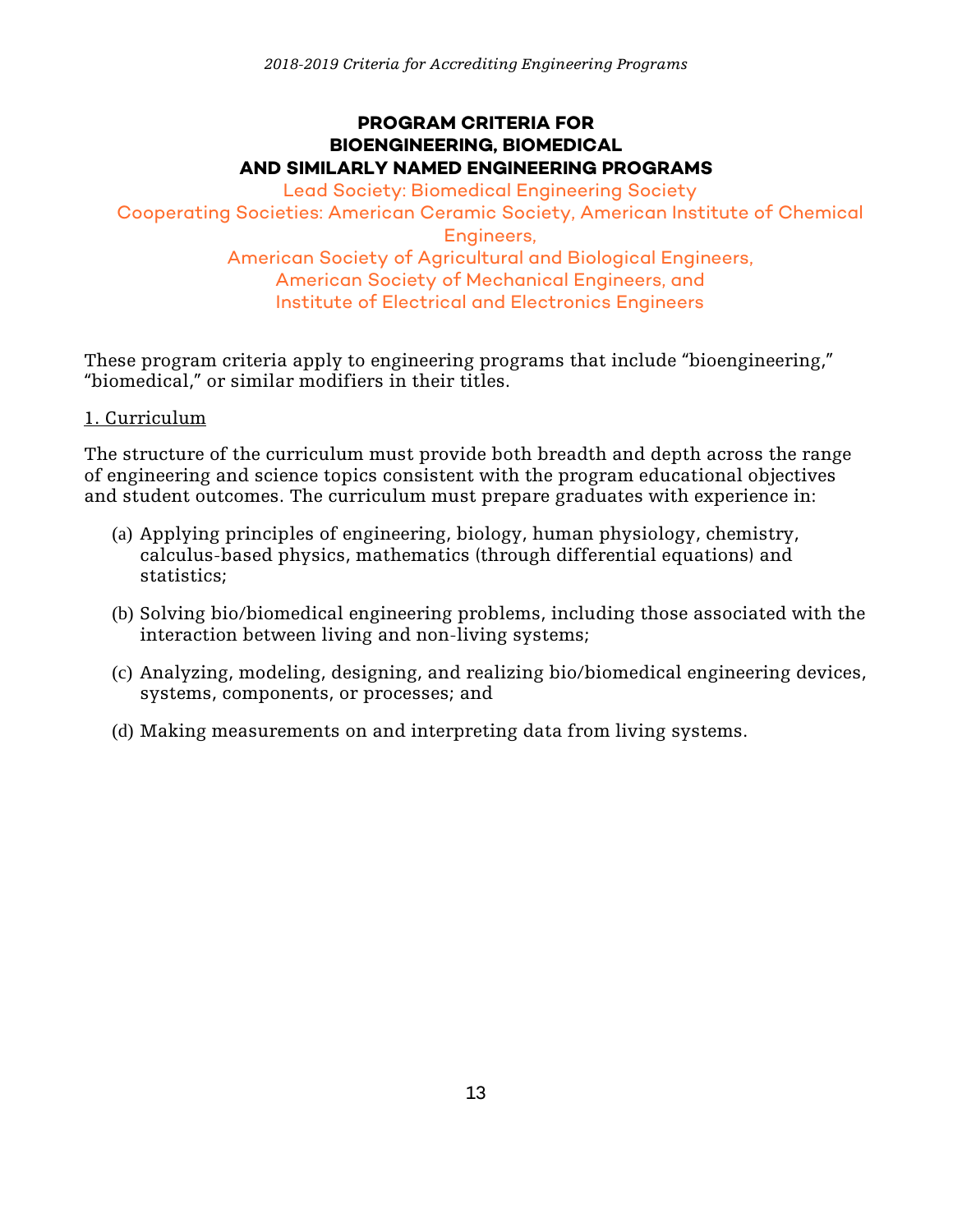## **PROGRAM CRITERIA FOR BIOLOGICAL AND SIMILARLY NAMED ENGINEERING PROGRAMS**

<span id="page-15-0"></span>Lead Society: American Society of Agricultural and Biological Engineers Cooperating Societies: American Academy of Environmental Engineers and Scientists, American Ceramic Society, American Institute of Chemical Engineers, American Society of Civil Engineers, American Society of Mechanical Engineers, Biomedical Engineering Society, CSAB, Institute of Electrical and Electronics Engineers,

Institute of Industrial Engineers, and Minerals, Metals, and Materials Society

These program criteria apply to engineering programs that include "biological," "biological systems," "food," or similar modifiers in their titles with the exception of bioengineering and biomedical engineering programs.

## 1. Curriculum

The curriculum must include mathematics through differential equations, a thorough grounding in chemistry and biology and a working knowledge of advanced biological sciences consistent with the program educational objectives. The curriculum must prepare graduates to apply engineering to biological systems.

## 2. Faculty

The program shall demonstrate that those faculty members teaching courses that are primarily design in content are qualified to teach the subject matter by virtue of education and experience or professional licensure.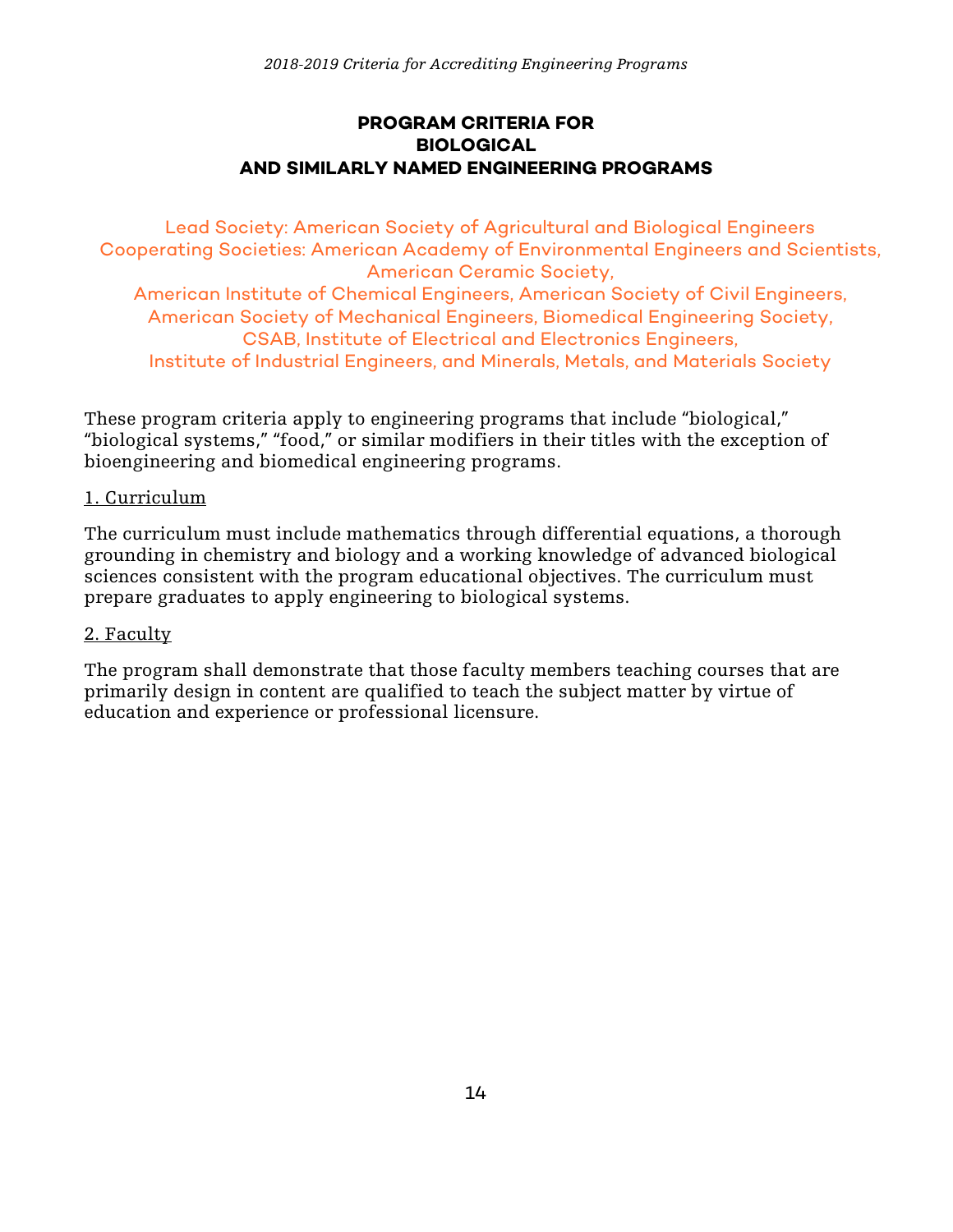#### **PROGRAM CRITERIA FOR CHEMICAL, BIOCHEMICAL, BIOMOLECULAR AND SIMILARLY NAMED ENGINEERING PROGRAMS**

Lead Society: American Institute of Chemical Engineers

<span id="page-16-0"></span>These program criteria apply to engineering programs that include "chemical," "biochemical," "biomolecular," or similar modifiers in their titles.

#### 1. Curriculum

The curriculum must provide a thorough grounding in the basic sciences including chemistry, physics, and/or biology, with some content at an advanced level, as appropriate to the objectives of the program. The curriculum must include the engineering application of these basic sciences to the design, analysis, and control of chemical, physical, and/or biological processes, including the hazards associated with these processes.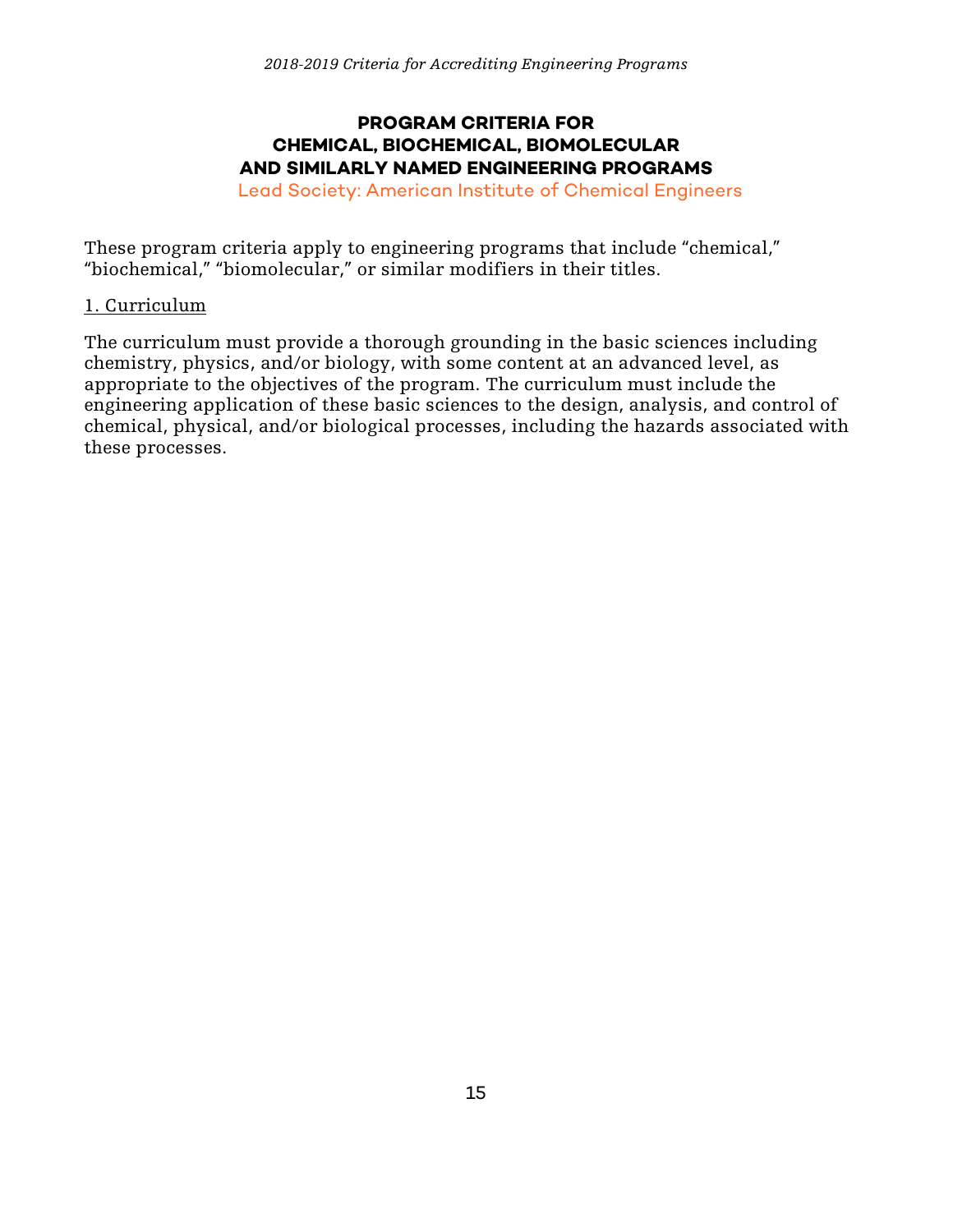#### **PROGRAM CRITERIA FOR CIVIL AND SIMILARLY NAMED ENGINEERING PROGRAMS**

Lead Society: American Society of Civil Engineers

<span id="page-17-0"></span>These program criteria apply to engineering programs that include "civil" or similar modifiers in their titles.

#### 1. Curriculum

The curriculum must prepare graduates to apply knowledge of mathematics through differential equations, calculus-based physics, chemistry, and at least one additional area of basic science; apply probability and statistics to address uncertainty; analyze and solve problems in at least four technical areas appropriate to civil engineering; conduct experiments in at least two technical areas of civil engineering and analyze and interpret the resulting data; design a system, component, or process in at least two civil engineering contexts; include principles of sustainability in design; explain basic concepts in project management, business, public policy, and leadership; analyze issues in professional ethics; and explain the importance of professional licensure.

#### 2. Faculty

The program must demonstrate that faculty teaching courses that are primarily design in content are qualified to teach the subject matter by virtue of professional licensure, or by education and design experience. The program must demonstrate that it is not critically dependent on one individual.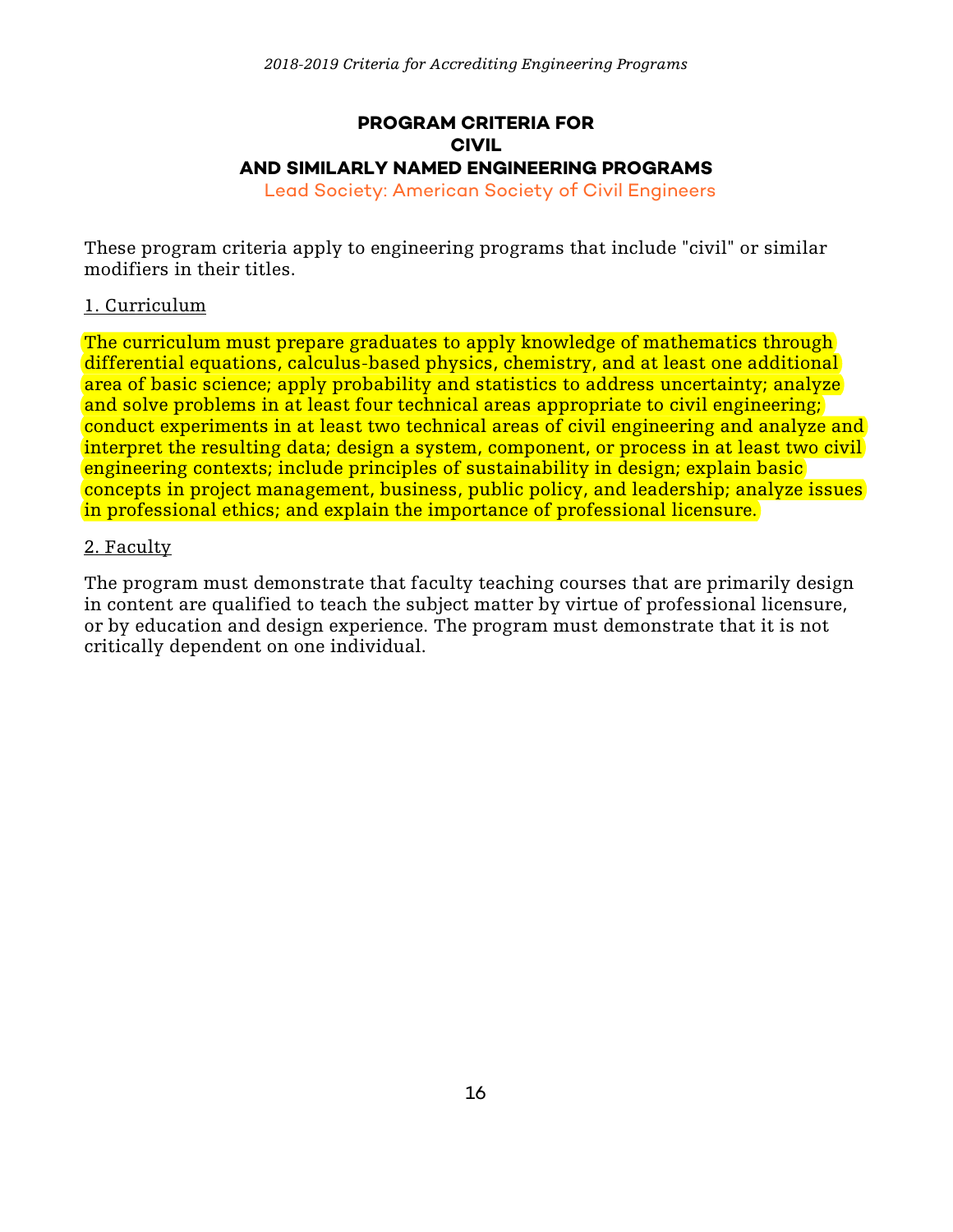#### **PROGRAM CRITERIA FOR CONSTRUCTION AND SIMILARLY NAMED ENGINEERING PROGRAMS**

Lead Society: American Society of Civil Engineers

<span id="page-18-0"></span>These program criteria apply to engineering programs that include "construction" or similar modifiers in their titles.

## 1. Curriculum

The program must prepare graduates to apply knowledge of mathematics through differential and integral calculus, probability and statistics, general chemistry, and calculus-based physics; to analyze and design construction processes and systems in a construction engineering specialty field, applying knowledge of methods, materials, equipment, planning, scheduling, safety, and cost analysis; to explain basic legal and ethical concepts and the importance of professional engineering licensure in the construction industry; to explain basic concepts of management topics such as economics, business, accounting, communications, leadership, decision and optimization methods, engineering economics, engineering management, and cost control.

## 2. Faculty

The program must demonstrate that the majority of faculty teaching courses that are primarily design in content are qualified to teach the subject matter by virtue of professional licensure, or by education and design experience. The faculty must include at least one member who has had full-time experience and decision-making responsibilities in the construction industry.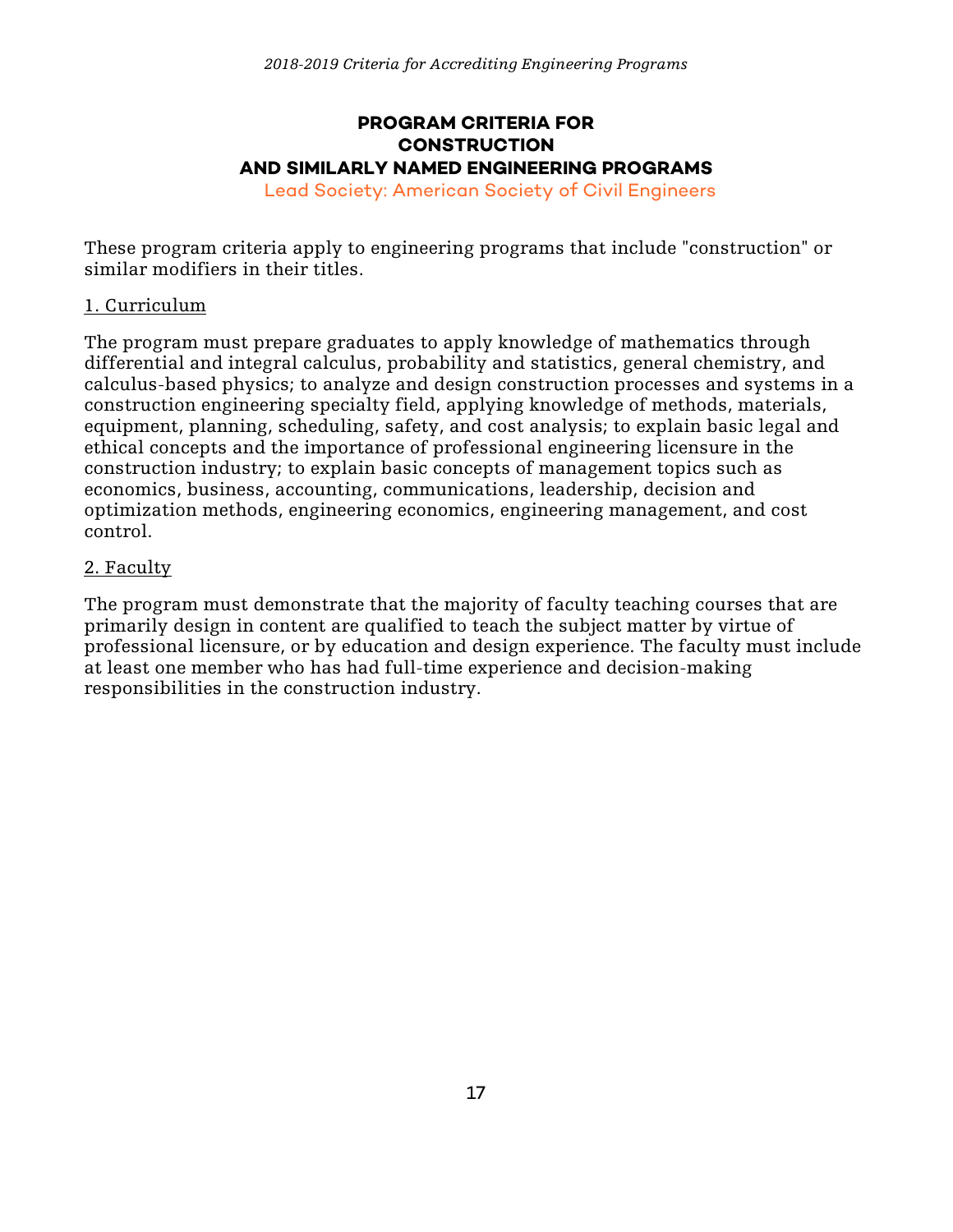#### <span id="page-19-0"></span>**PROGRAM CRITERIA FOR ELECTRICAL, COMPUTER, COMMUNICATIONS, TELECOMMUNICATION(S) AND SIMILARLY NAMED ENGINEERING PROGRAMS**

Lead Society: Institute of Electrical and Electronics Engineers Cooperating Society for Computer Engineering Programs: CSAB

These program criteria apply to engineering programs that include "electrical," "electronic(s)," "computer," "communication(s)," telecommunication(s), or similar modifiers in their titles.

## 1 Curriculum

The structure of the curriculum must provide both breadth and depth across the range of engineering topics implied by the title of the program.

The curriculum must include probability and statistics, including applications appropriate to the program name; mathematics through differential and integral calculus; sciences (defined as biological, chemical, or physical science); and engineering topics (including computing science) necessary to analyze and design complex electrical and electronic devices, software, and systems containing hardware and software components.

The curriculum for programs containing the modifier "electrical," "electronic(s)," "communication(s)," or "telecommunication(s)" in the title must include advanced mathematics, such as differential equations, linear algebra, complex variables, and discrete mathematics.

The curriculum for programs containing the modifier "computer" in the title must include discrete mathematics.

The curriculum for programs containing the modifier "communication(s)" or "telecommunication(s)" in the title must include topics in communication theory and systems.

The curriculum for programs containing the modifier "telecommunication(s)" must include design and operation of telecommunication networks for services such as voice, data, image, and video transport.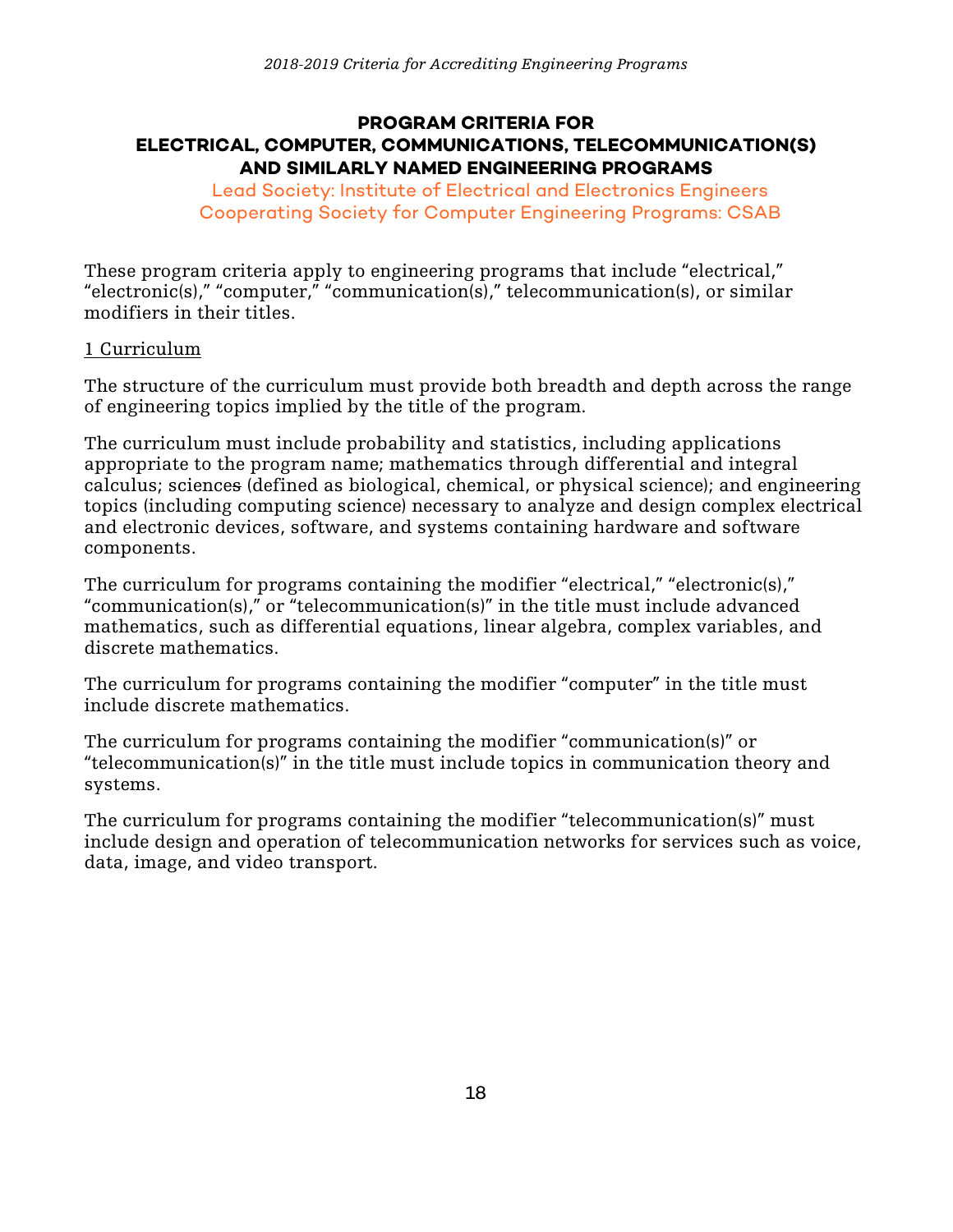## **PROGRAM CRITERIA FOR ENGINEERING, GENERAL ENGINEERING, ENGINEERING PHYSICS, ENGINEERING SCIENCE, AND SIMILARLY NAMED ENGINEERING PROGRAMS**

Lead Society: American Society for Engineering Education

<span id="page-20-0"></span>These program criteria apply to engineering programs that include "engineering (without modifiers)," "general engineering," "engineering physics," or "engineering science(s)," in their titles.

There are no program-specific criteria beyond the General Criteria.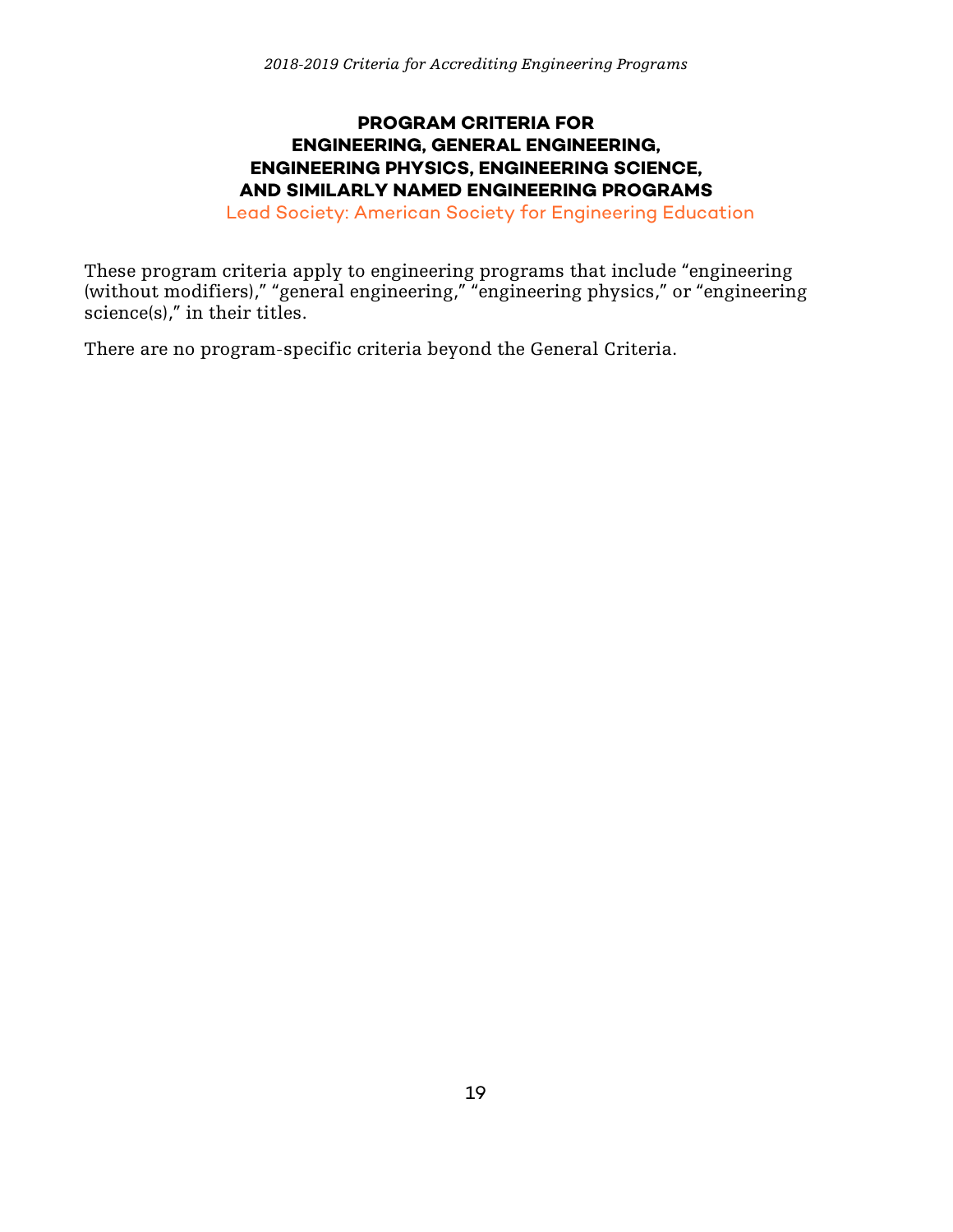#### **PROGRAM CRITERIA FOR ENGINEERING MANAGEMENT AND SIMILARLY NAMED ENGINEERING PROGRAMS**

Lead Society: Institute of Industrial Engineers

<span id="page-21-0"></span>Cooperating Societies: American Institute of Chemical Engineers, American Society of Civil Engineers, American Society of Mechanical Engineers, Institute of Electrical and Electronics Engineers,

Society of Manufacturing Engineers, and Society of Petroleum Engineers

These program criteria apply to engineering programs that include "management" or similar modifiers in their titles.

## 1. Curriculum

The curriculum must prepare graduates to understand the engineering relationships between the management tasks of planning, organization, leadership, control, and the human element in production, research, and service organizations; to understand and deal with the stochastic nature of management systems. The curriculum must also prepare graduates to integrate management systems into a series of different technological environments.

## 2. Faculty

The major professional competence of the faculty must be in engineering, and the faculty should be experienced in the management of engineering and/or technical activities.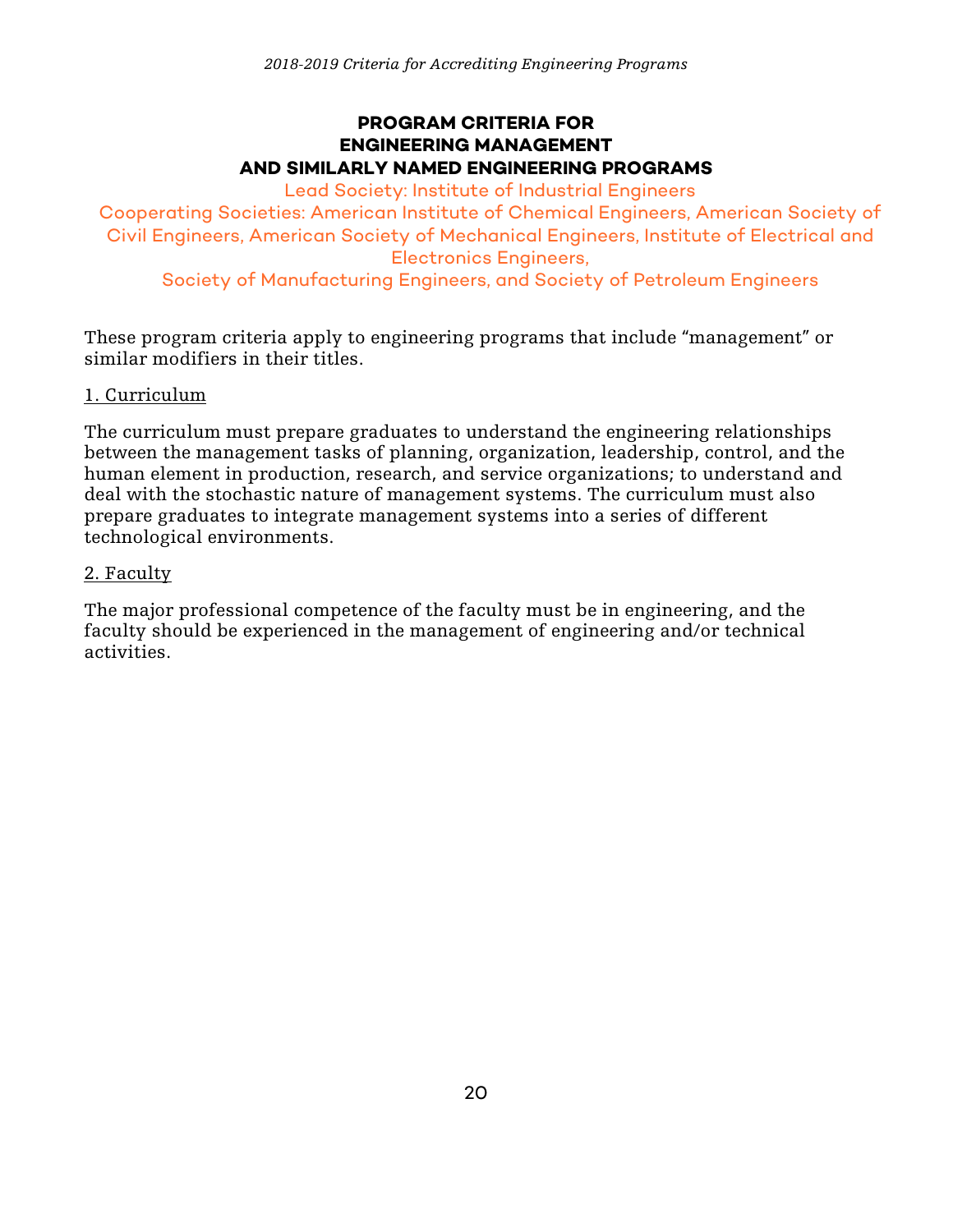#### **PROGRAM CRITERIA FOR ENGINEERING MECHANICS AND SIMILARLY NAMED ENGINEERING PROGRAMS**

Lead Society: American Society of Mechanical Engineers

<span id="page-22-0"></span>These program criteria apply to engineering programs that include "mechanics" or similar modifiers in their titles.

#### 1. Curriculum

The program curriculum must require students to use mathematical and computational techniques to analyze, model, and design physical systems consisting of solid and fluid components under steady state and transient conditions.

#### 2. Faculty

The program must demonstrate that faculty members responsible for the upper-level professional program are maintaining currency in their specialty area.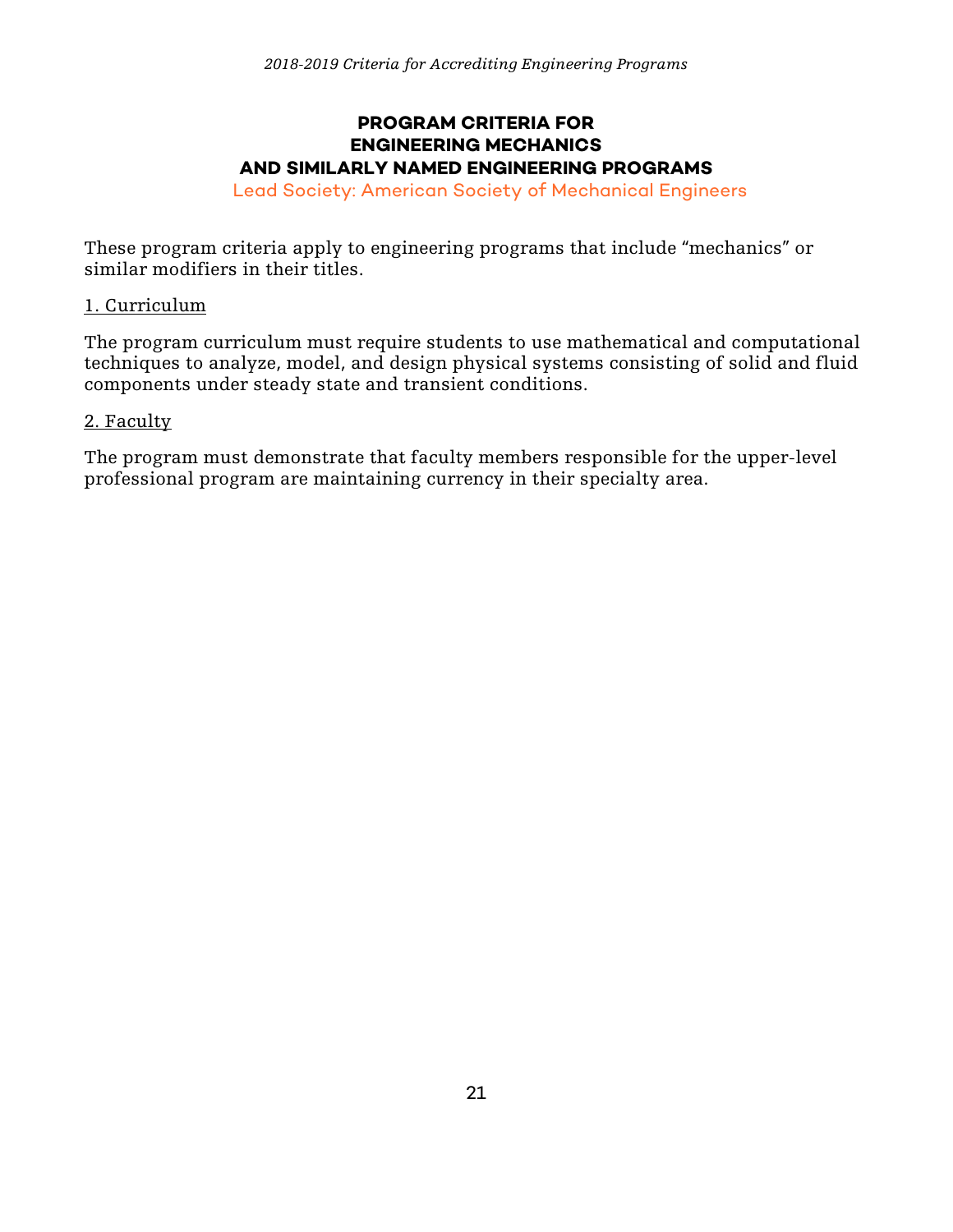#### **PROGRAM CRITERIA FOR ENVIRONMENTAL AND SIMILARLY NAMED ENGINEERING PROGRAMS**

<span id="page-23-0"></span>Lead Society: American Academy of Environmental Engineers and Scientists Cooperating Societies: American Institute of Chemical Engineers, American Society of Agricultural and Biological Engineers, American Society of Civil Engineers,

American Society of Heating, Refrigerating and Air-Conditioning Engineers, American Society of Mechanical Engineers, SAE International, and Society for Mining, Metallurgy, and Exploration

These program criteria apply to engineering programs that include "environmental," "sanitary," or similar modifiers in their titles.

## 1. Curriculum

The curriculum must prepare graduates to apply knowledge of mathematics through differential equations, probability and statistics, calculus-based physics, chemistry (including stoichiometry, equilibrium, and kinetics), an earth science, a biological science, and fluid mechanics. The curriculum must prepare graduates to formulate material and energy balances, and analyze the fate and transport of substances in and between air, water, and soil phases; conduct laboratory experiments, and analyze and interpret the resulting data in more than one major environmental engineering focus area, e.g., air, water, land, environmental health; design environmental engineering systems that include considerations of risk, uncertainty, sustainability, life-cycle principles, and environmental impacts; and apply advanced principles and practice relevant to the program objectives. The curriculum must prepare graduates to understand concepts of professional practice, project management, and the roles and responsibilities of public institutions and private organizations pertaining to environmental policy and regulations.

## 2. Faculty

The program must demonstrate that a majority of those faculty teaching courses that are primarily design in content are qualified to teach the subject matter by virtue of professional licensure, board certification in environmental engineering, or by education and equivalent design experience.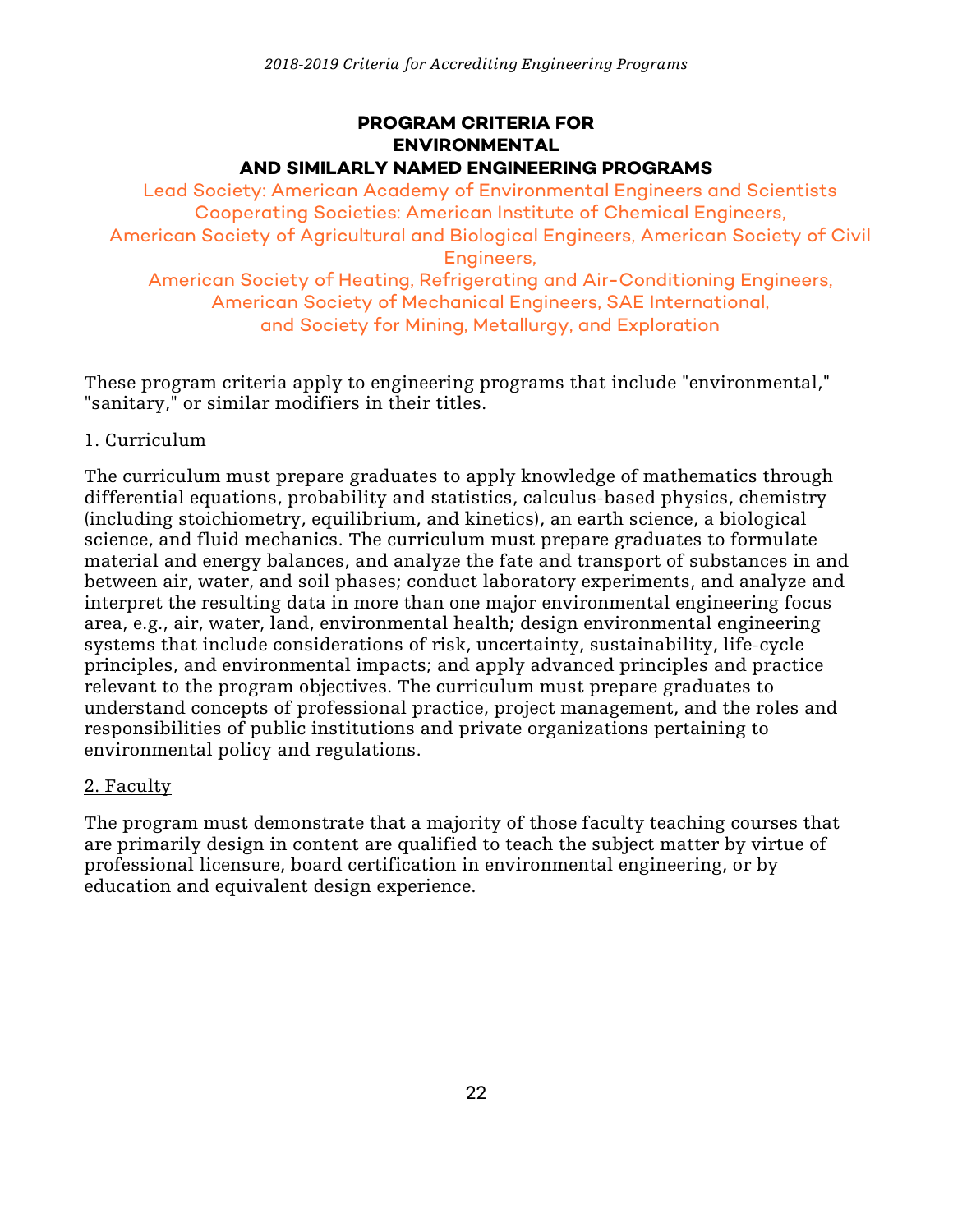#### **PROGRAM CRITERIA FOR FIRE PROTECTION AND SIMILARLY NAMED ENGINEERING PROGRAMS**

Lead Society: Society for Fire Protection Engineers

<span id="page-24-0"></span>These program criteria apply to engineering programs that include "fire protection" or similar modifiers in their title.

#### 1. Curriculum

The program must prepare graduates to have proficiency in the application of science and engineering to protect the health, safety, and welfare of the public from the impacts of fire. This includes the ability to apply and incorporate an understanding of the fire dynamics that affect the life safety of occupants and emergency responders and the protection of property; the hazards associated with processes and building designs; the design of fire protection products, systems, and equipment; the human response and behavior in fire emergencies; and the prevention, control, and extinguishment of fire.

#### 2. Faculty

The program must demonstrate that faculty members maintain currency in fire protection engineering practice.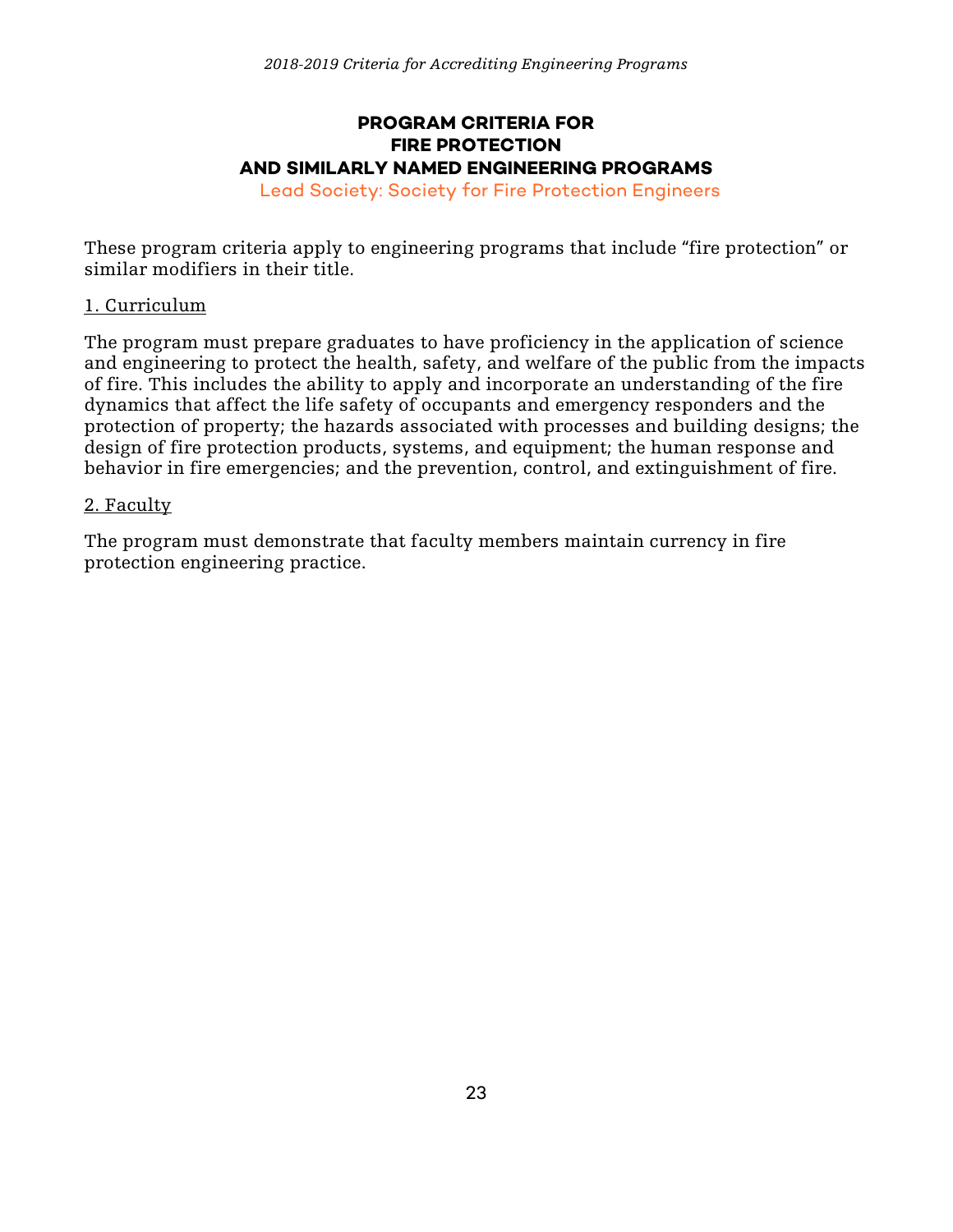#### **PROGRAM CRITERIA FOR GEOLOGICAL AND SIMILARLY NAMED ENGINEERING PROGRAMS**

Lead Society: Society for Mining, Metallurgy, and Exploration

<span id="page-25-0"></span>These program criteria apply to engineering programs that include "geological" or similar modifiers in their titles.

#### 1. Curriculum

The program must prepare graduates to have:

- 1. the ability to apply mathematics including differential equations, calculusbased physics, and chemistry, to geological engineering problems;
- 2. proficiency in geological science topics that emphasize geologic processes and the identification of minerals and rocks;
- 3. the ability to visualize and solve geological problems in three and four dimensions;
- 4. proficiency in the engineering sciences including statics, properties/strength of materials, and geomechanics;
- 5. the ability to apply principles of geology, elements of geophysics, geological and engineering field methods; and
- 6. engineering knowledge to design solutions to geological engineering problems, which will include one or more of the following considerations: the distribution of physical and chemical properties of earth materials, including surface water, ground water (hydrogeology), and fluid hydrocarbons; the effects of surface and near-surface natural processes; the impacts of construction projects; the impacts of exploration, development, and extraction of natural resources, and consequent remediation; disposal of wastes; and other activities of society on these materials and processes, as appropriate to the program objectives.

## 2. Faculty

Evidence must be provided that the program's faculty members understand professional engineering practice and maintain currency in their respective professional areas. The program's faculty must have responsibility and authority to define, revise, implement, and achieve program objectives.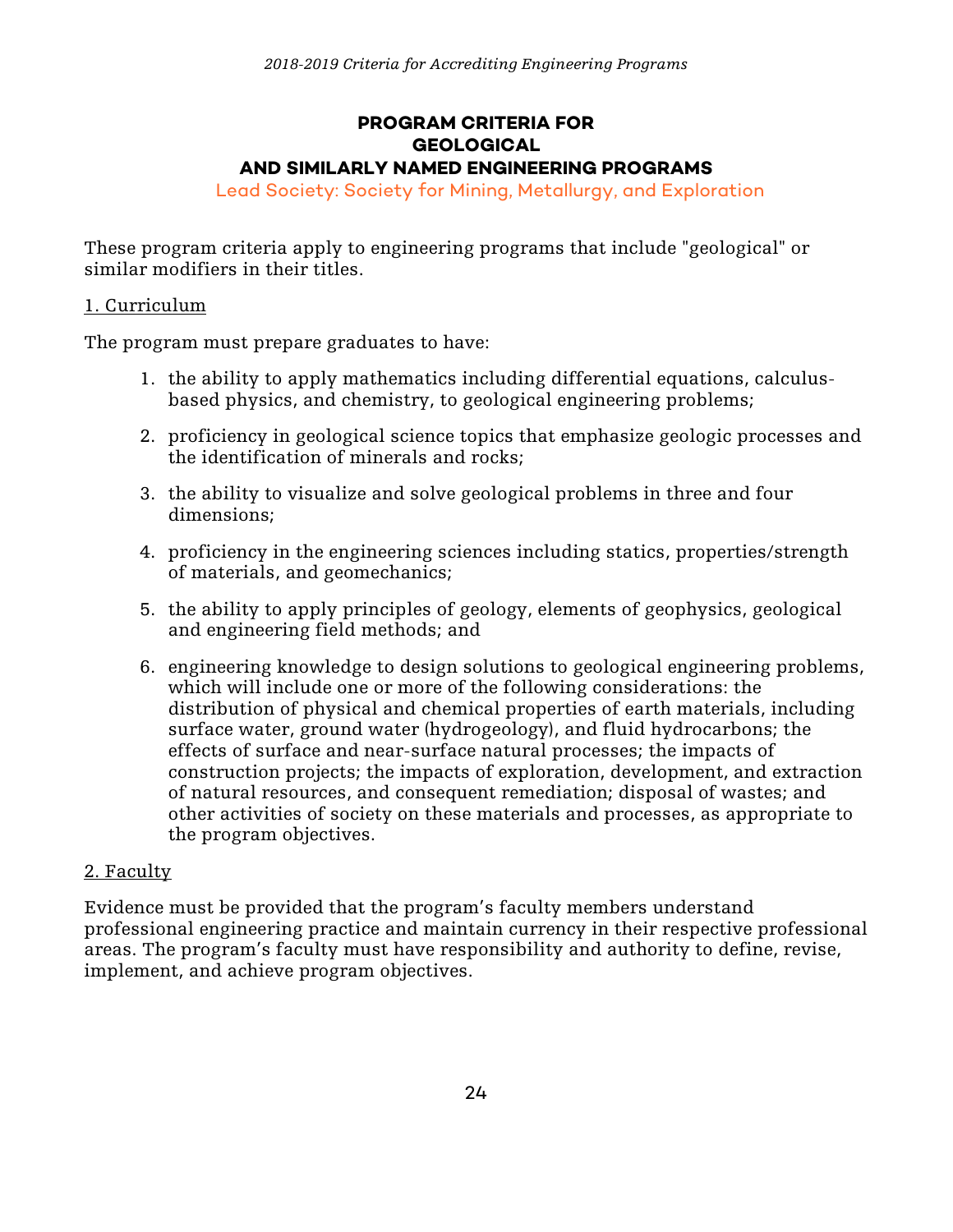#### **PROGRAM CRITERIA FOR INDUSTRIAL AND SIMILARLY NAMED ENGINEERING PROGRAMS**

Lead Society: Institute of Industrial Engineers

<span id="page-26-0"></span>These program criteria apply to engineering programs that include "industrial" or similar modifiers in their titles.

#### 1. Curriculum

The curriculum must prepare graduates to design, develop, implement, and improve integrated systems that include people, materials, information, equipment and energy. The curriculum must include in-depth instruction to accomplish the integration of systems using appropriate analytical, computational, and experimental practices.

#### 2. Faculty

Evidence must be provided that the program faculty understand professional practice and maintain currency in their respective professional areas. Program faculty must have responsibility and sufficient authority to define, revise, implement, and achieve program objectives.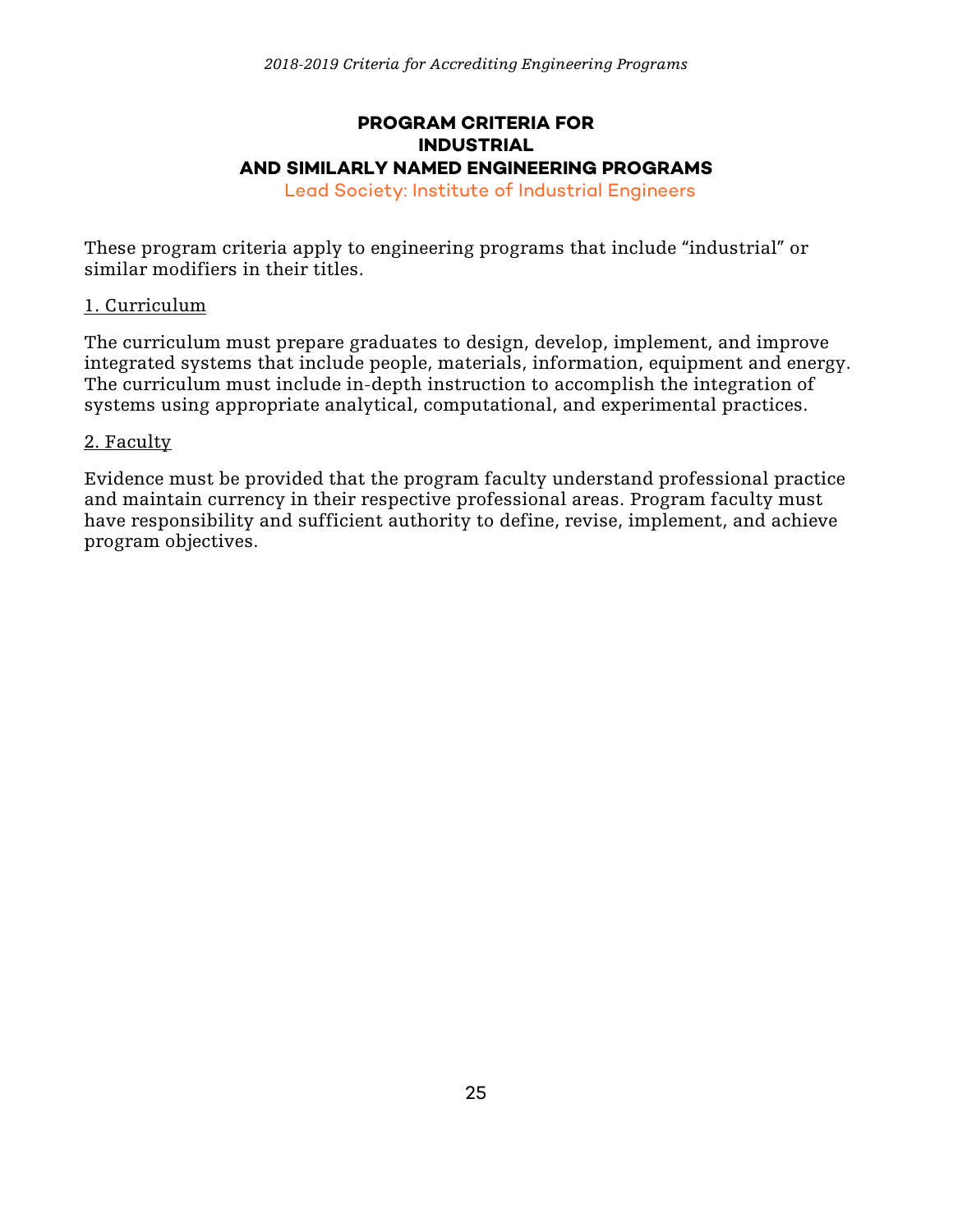#### **PROGRAM CRITERIA FOR MANUFACTURING AND SIMILARLY NAMED ENGINEERING PROGRAMS**

Lead Society: Society of Manufacturing Engineers

<span id="page-27-0"></span>These program criteria apply to engineering programs that include "manufacturing" and similar modifiers in their titles.

#### 1. Curriculum

The program must prepare graduates to have proficiency in (a) materials and manufacturing processes: ability to design manufacturing processes that result in products that meet specific material and other requirements; (b) process, assembly and product engineering: ability to design products and the equipment, tooling, and environment necessary for their manufacture; (c) manufacturing competitiveness: ability to create competitive advantage through manufacturing planning, strategy, quality, and control; (d) manufacturing systems design: ability to analyze, synthesize, and control manufacturing operations using statistical methods; and (e) manufacturing laboratory or facility experience: ability to measure manufacturing process variables and develop technical inferences about the process.

#### 2. Faculty

The program must demonstrate that faculty members maintain currency in manufacturing engineering practice.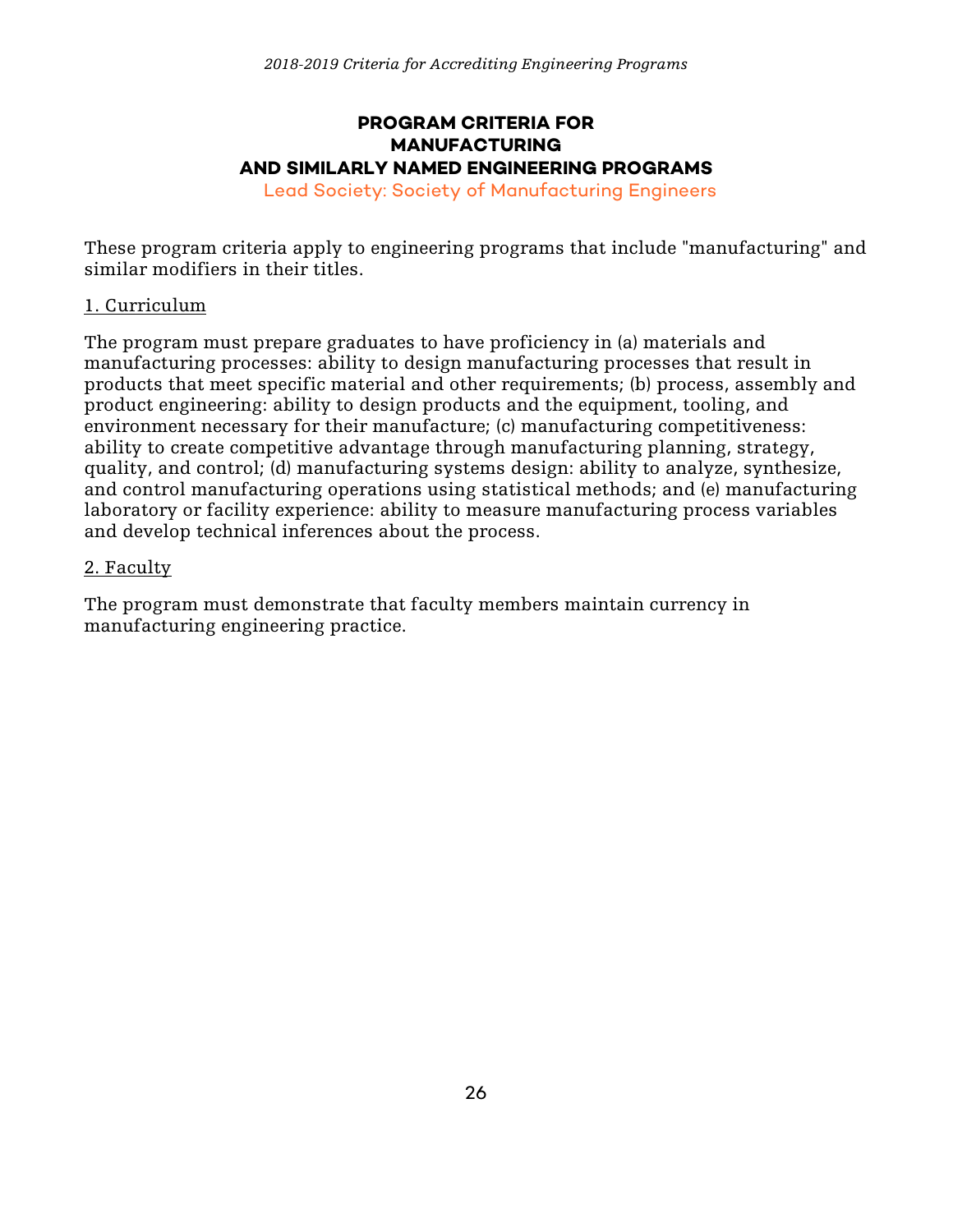## **PROGRAM CRITERIA FOR MATERIALS (1), METALLURGICAL (2), CERAMICS (3) AND SIMILARLY NAMED ENGINEERING PROGRAMS**

<span id="page-28-0"></span>(1,2) Lead Society for Materials and Metallurgical Engineering Programs: The Minerals, Metals & Materials Society

(3) Lead Society for Ceramics Engineering Programs: American Ceramic Society (1) Cooperating Societies for Materials Engineering Programs: American Ceramic Society, American Institute of Chemical Engineers, and American Society of Mechanical Engineers (2) Cooperating Society for Metallurgical Engineering Programs: Society for Mining,

- Metallurgy, and Exploration
- (3) Cooperating Society for Ceramics Engineering Programs: The Minerals, Metals & Materials Society

These program criteria apply to engineering programs including "materials," "metallurgical," "ceramics," "glass", "polymer," "biomaterials," and similar modifiers in their titles.

## 1. Curriculum

The curriculum must prepare graduates to apply advanced science (such as chemistry, biology and physics), computational techniques and engineering principles to materials systems implied by the program modifier, e.g., ceramics, metals, polymers, biomaterials, composite materials; to integrate the understanding of the scientific and engineering principles underlying the four major elements of the field: structure, properties, processing, and performance related to material systems appropriate to the field; to apply and integrate knowledge from each of the above four elements of the field using experimental, computational and statistical methods to solve materials problems including selection and design consistent with the program educational objectives.

## 2. Faculty

The faculty expertise for the professional area must encompass the four major elements of the field.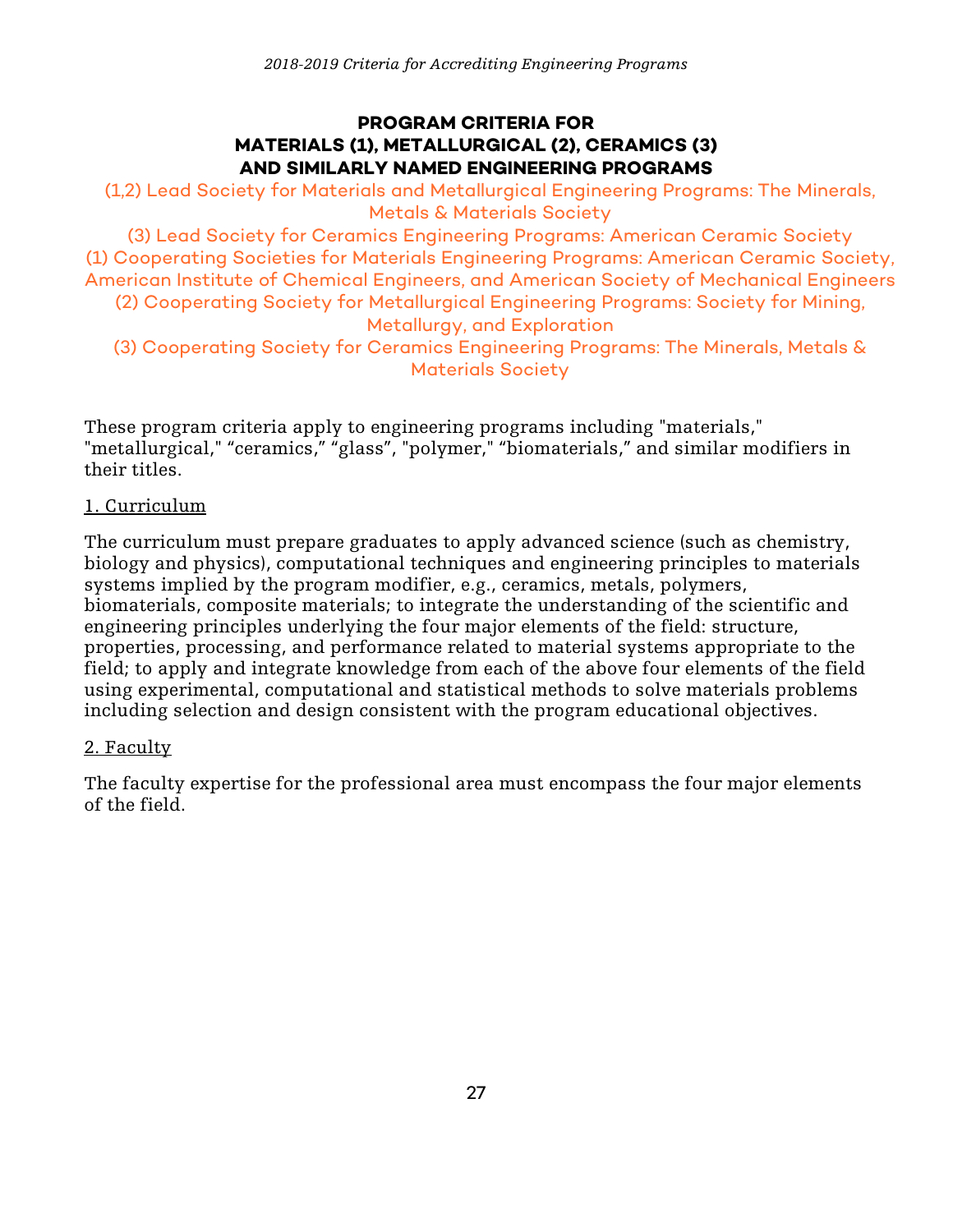#### **PROGRAM CRITERIA FOR MECHANICAL AND SIMILARLY NAMED ENGINEERING PROGRAMS**

Lead Society: American Society of Mechanical Engineers

<span id="page-29-0"></span>These program criteria will apply to all engineering programs that include "mechanical" or similar modifiers in their titles.

#### 1. Curriculum

The curriculum must require students to apply principles of engineering, basic science, and mathematics (including multivariate calculus and differential equations); to model, analyze, design, and realize physical systems, components or processes; and prepare students to work professionally in either thermal or mechanical systems while requiring topics in each area.

#### 2. Faculty

The program must demonstrate that faculty members responsible for the upper-level professional program are maintaining currency in their specialty area.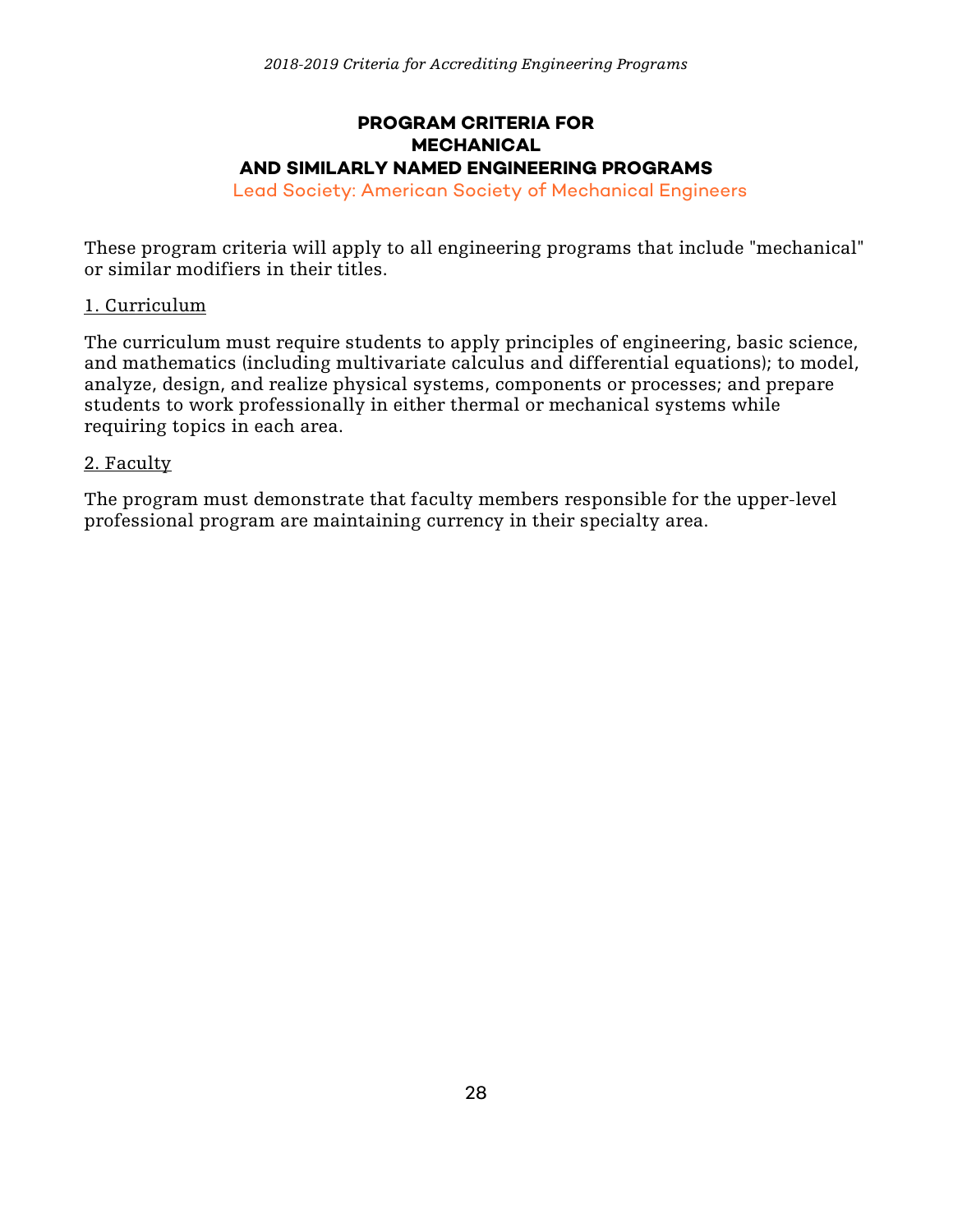#### **PROGRAM CRITERIA FOR MINING AND SIMILARLY NAMED ENGINEERING PROGRAMS**

Lead Society: Society for Mining, Metallurgy, and Exploration

<span id="page-30-0"></span>These program criteria apply to engineering programs that include "mining" or similar modifiers in their titles.

#### 1. Curriculum

The program must prepare graduates to apply mathematics through differential equations, calculus-based physics, general chemistry, and probability and statistics as applied to mining engineering problem applications; to have fundamental knowledge in the geological sciences including characterization of mineral deposits, physical geology, structural or engineering geology, and mineral and rock identification and properties; to be proficient in statics, dynamics, strength of materials, fluid mechanics, thermodynamics, and electrical circuits; to be proficient in engineering topics related to both surface and underground mining, including: mining methods, planning and design, ground control and rock mechanics, health and safety, environmental issues, and ventilation; to be proficient in additional engineering topics such as rock fragmentation, materials handling, mineral or coal processing, mine surveying, and valuation and resource/reserve estimation as appropriate to the program objectives. The laboratory experience must prepare graduates to be proficient in geologic concepts, rock mechanics, mine ventilation, and other topics appropriate to the program objectives.

## 2. Faculty

Evidence must be provided that the program faculty understand professional engineering practice and maintain currency in their respective professional areas. Program faculty must have responsibility and authority to define, revise, implement, and achieve program objectives.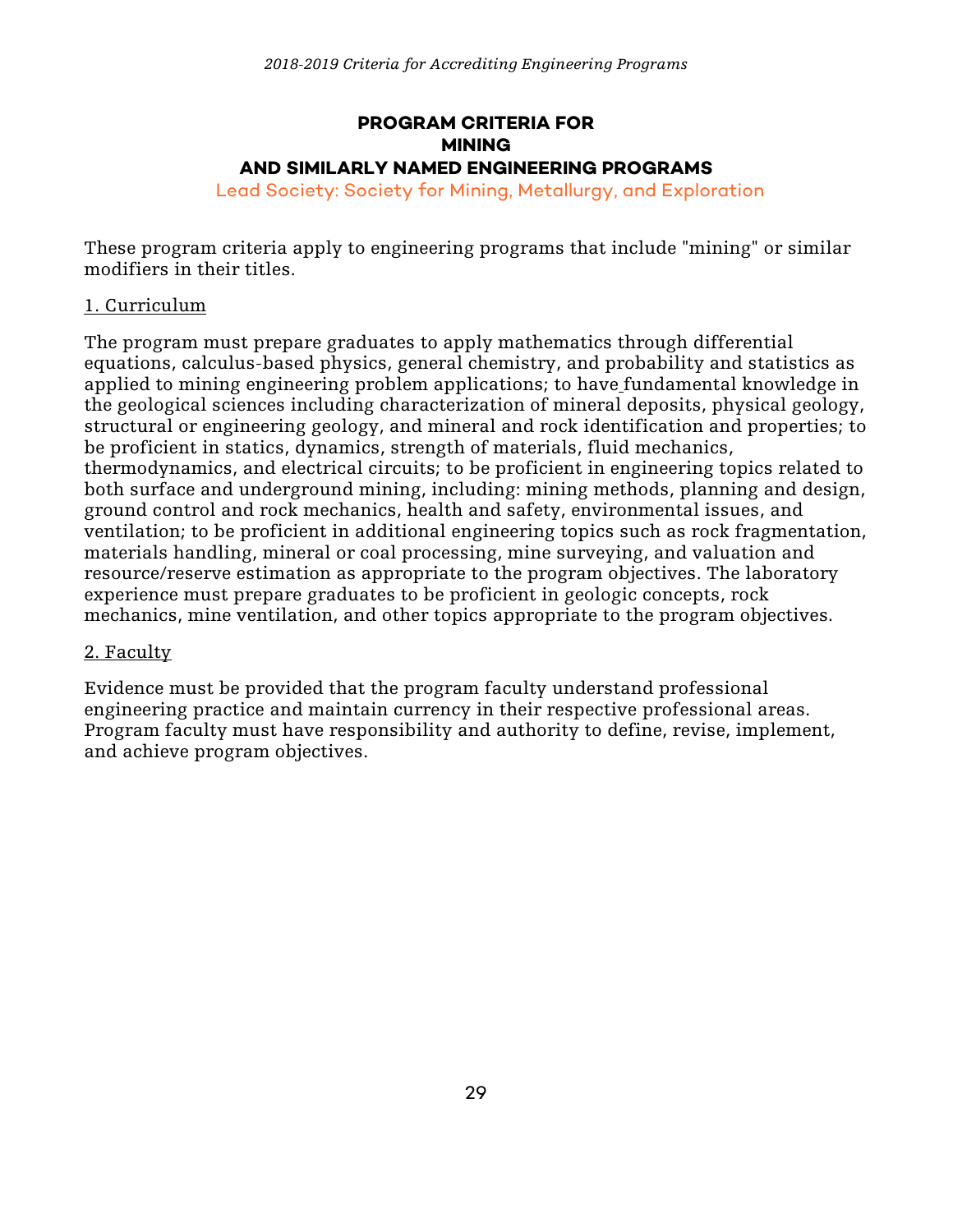#### **PROGRAM CRITERIA FOR NAVAL ARCHITECTURE, MARINE ENGINEERING, AND SIMILARLY NAMED ENGINEERING PROGRAMS**

Lead Society: Society of Naval Architects and Marine Engineers

<span id="page-31-0"></span>These program criteria apply to engineering programs that include "naval architecture" and/or "marine engineering" or similar modifiers in their titles.

#### 1. Curriculum

The program must prepare graduates to apply probability and statistical methods to naval architecture and marine engineering problems; to have basic knowledge of fluid mechanics, dynamics, structural mechanics, materials properties, hydrostatics, and energy/propulsion systems in the context of marine vehicles and; to have familiarity with instrumentation appropriate to naval architecture and/or marine engineering.

#### 2. Faculty

Program faculty must have sufficient curricular and administrative control to accomplish the program objectives. Program faculty must have responsibility and sufficient authority to define, revise, implement and achieve the program objectives.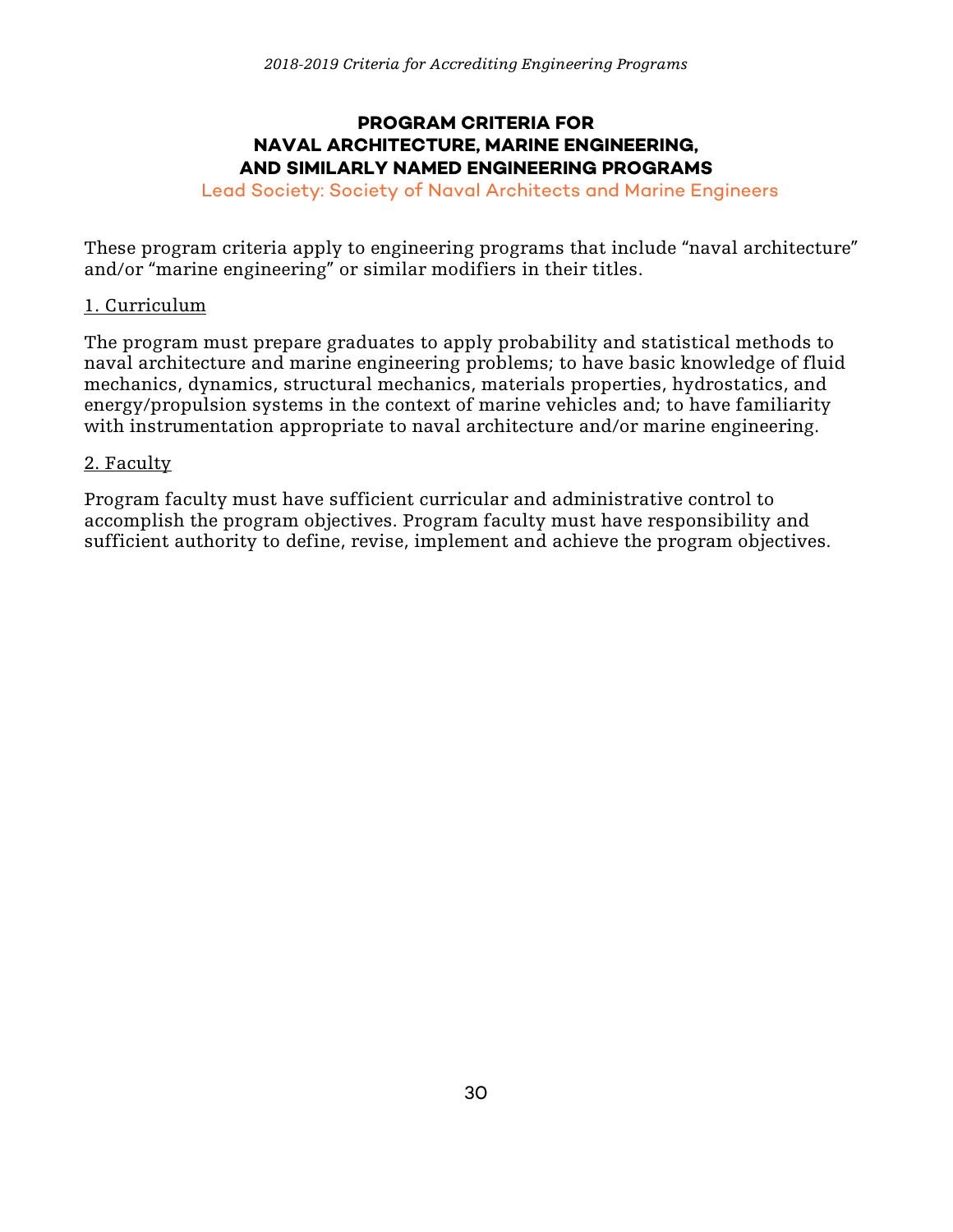#### **PROGRAM CRITERIA FOR NUCLEAR, RADIOLOGICAL, AND SIMILARLY NAMED ENGINEERING PROGRAMS**

Lead Society: American Nuclear Society

<span id="page-32-0"></span>These program criteria apply to engineering programs that include "nuclear," "radiological," or similar modifiers in their titles.

#### 1. Curriculum

The program must prepare the students to apply advanced mathematics, science, and engineering science, including atomic and nuclear physics, and the transport and interaction of radiation with matter, to nuclear and radiological systems and processes; to perform nuclear engineering design; to measure nuclear and radiation processes; to work professionally in one or more of the nuclear or radiological fields of specialization identified by the program.

#### 2. Faculty

The program must demonstrate that faculty members primarily committed to the program have current knowledge of nuclear or radiological engineering by education or experience.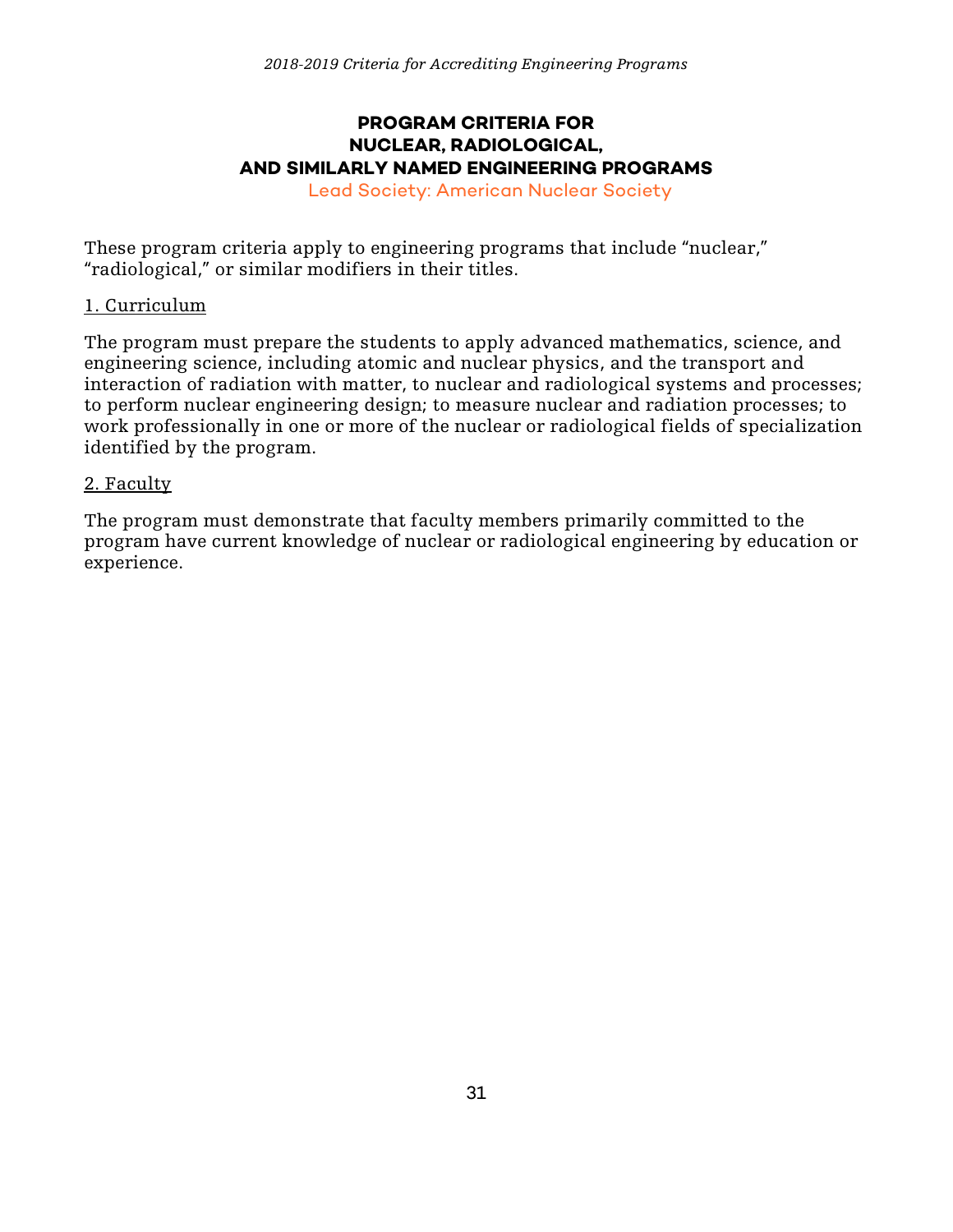## **PROGRAM CRITERIA FOR OCEAN**

## **AND SIMILARLY NAMED ENGINEERING PROGRAMS**

<span id="page-33-0"></span>Lead Society: Society of Naval Architects and Marine Engineers Cooperating Societies: American Society of Civil Engineers and Institute of Electrical and Electronics Engineers

These program criteria apply to engineering programs that include "ocean" or similar modifiers in their titles.

## 1. Curriculum

The curriculum must prepare graduates to have the knowledge and the skills to apply the principles of fluid and solid mechanics, dynamics, hydrostatics, probability and applied statistics, oceanography, water waves, and underwater acoustics to engineering problems and to work in groups to perform engineering design at the system level, integrating multiple technical areas and addressing design optimization.

#### 2. Faculty

Program faculty must have responsibility and sufficient authority to define, revise, implement, and achieve the program objectives.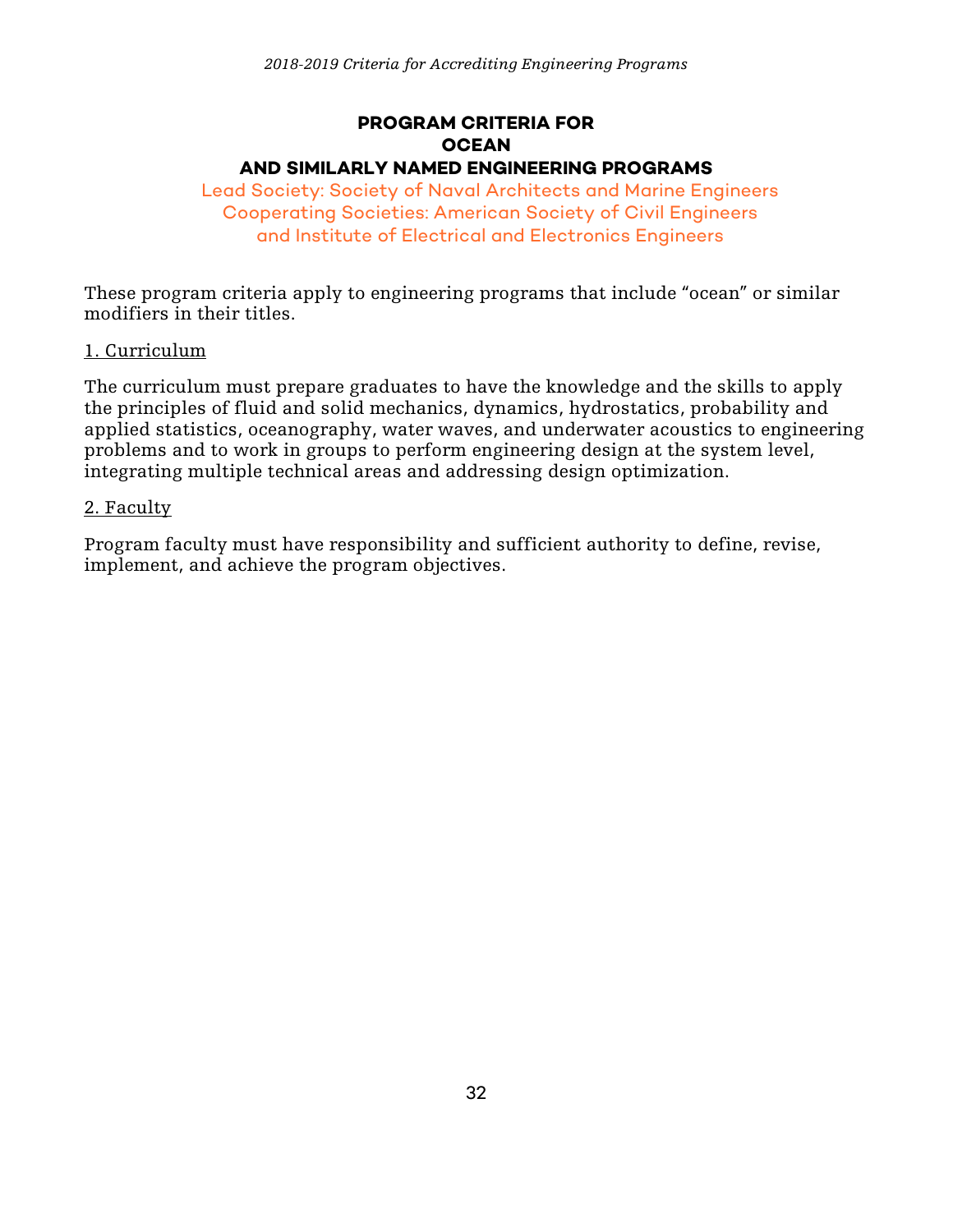#### **PROGRAM CRITERIA FOR OPTICAL, PHOTONIC, AND SIMILARLY NAMED ENGINEERING PROGRAMS**

<span id="page-34-0"></span>Co-Lead Societies: SPIE, the International Society for Optical Engineering or Institute of Electrical and Electronic Engineers

These program criteria apply to all engineering programs that include "optical," "photonic," or similar modifiers in their titles.

## 1. Curriculum

The structure of the curriculum must provide both breadth and depth across the range of engineering topics implied by the title of the program. The curriculum must prepare students to have knowledge of and appropriate laboratory experience in: geometrical optics, physical optics, optical materials, and optical and/or photonic devices and systems.

The curriculum must prepare students to apply principles of engineering, basic sciences, mathematics (such as multivariable calculus, differential equations, linear algebra, complex variables, and probability and statistics) to modeling, analyzing, designing, and realizing optical and/or photonic devices and systems.

## 2. Faculty

Faculty members who teach courses with significant design content must be qualified by virtue of design experience as well as subject matter knowledge.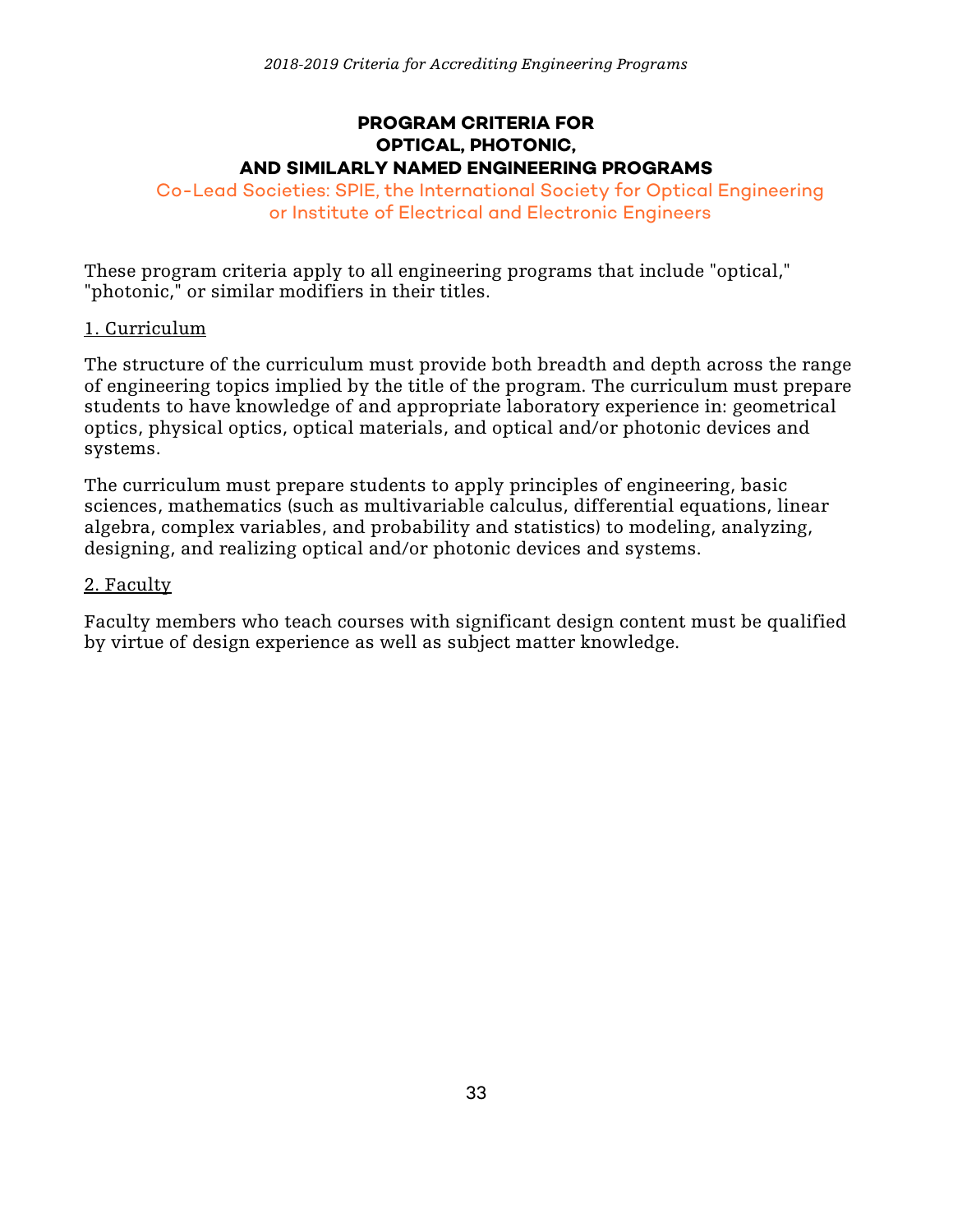#### **PROGRAM CRITERIA FOR PETROLEUM AND SIMILARLY NAMED ENGINEERING PROGRAMS**

Lead Society: Society of Petroleum Engineers

<span id="page-35-0"></span>These program criteria apply to engineering programs that include "petroleum," "natural gas," or similar modifiers in their titles.

#### 1. Curriculum

The program must prepare graduates to be proficient in mathematics through differential equations, probability and statistics, fluid mechanics, strength of materials, and thermodynamics; design and analysis of well systems and procedures for drilling and completing wells; characterization and evaluation of subsurface geological formations and their resources using geoscientific and engineering methods; design and analysis of systems for producing, injecting, and handling fluids; application of reservoir engineering principles and practices for optimizing resource development and management; the use of project economics and resource valuation methods for design and decision making under conditions of risk and uncertainty.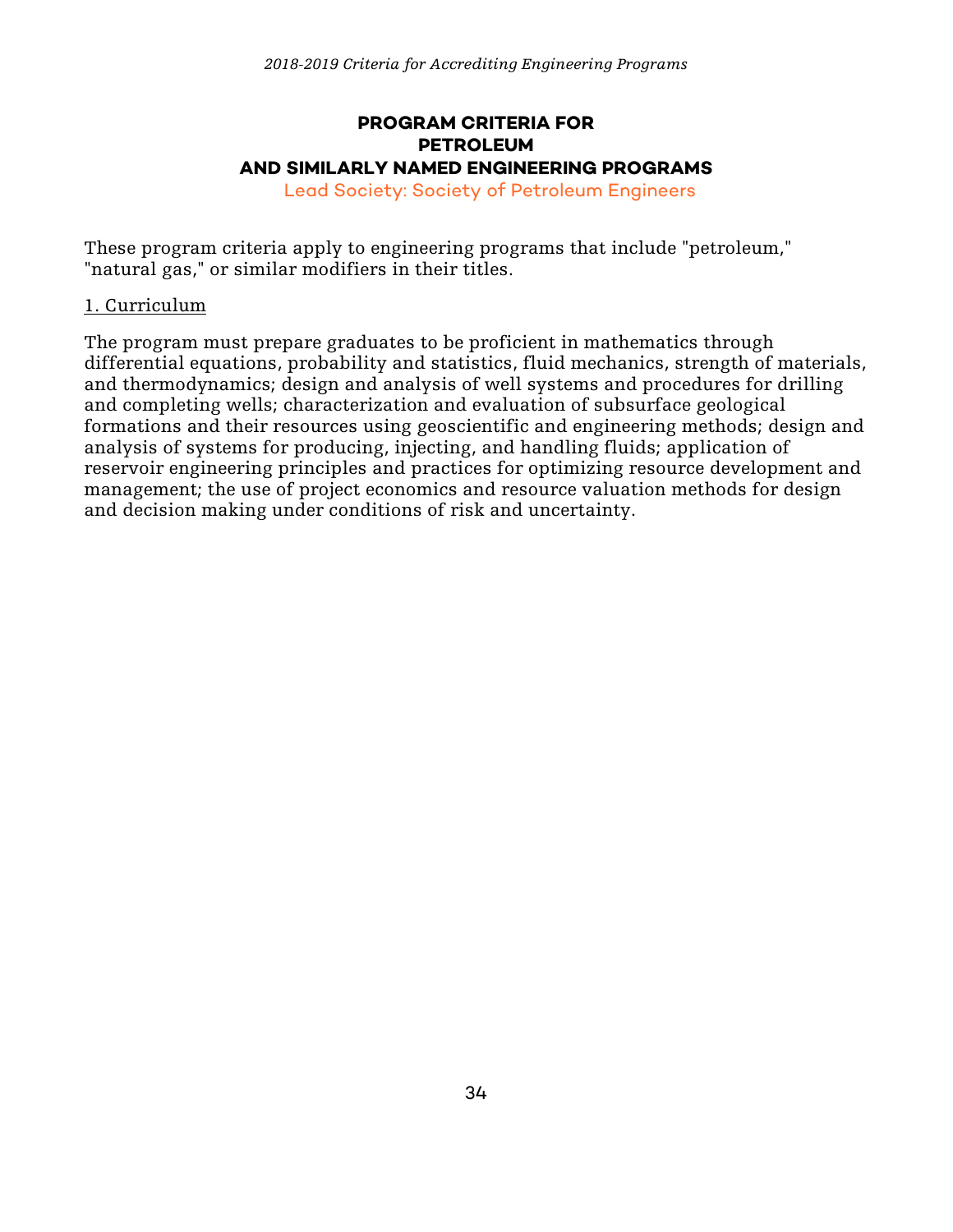#### **PROGRAM CRITERIA FOR SOFTWARE AND SIMILARLY NAMED ENGINEERING PROGRAMS**

## Lead Society: CSAB

## <span id="page-36-0"></span>Cooperating Society: Institute of Electrical and Electronics Engineers

These program criteria apply to engineering programs that include "software" or similar modifiers in their titles.

#### 1. Curriculum

The curriculum must provide both breadth and depth across the range of engineering and computer science topics implied by the title and objectives of the program.

The curriculum must include computing fundamentals, software design and construction, requirements analysis, security, verification, and validation; software engineering processes and tools appropriate for the development of complex software systems; and discrete mathematics, probability, and statistics, with applications appropriate to software engineering.

#### 2. Faculty

The program must demonstrate that faculty members teaching core software engineering topics have an understanding of professional practice in software engineering and maintain currency in their areas of professional or scholarly specialization.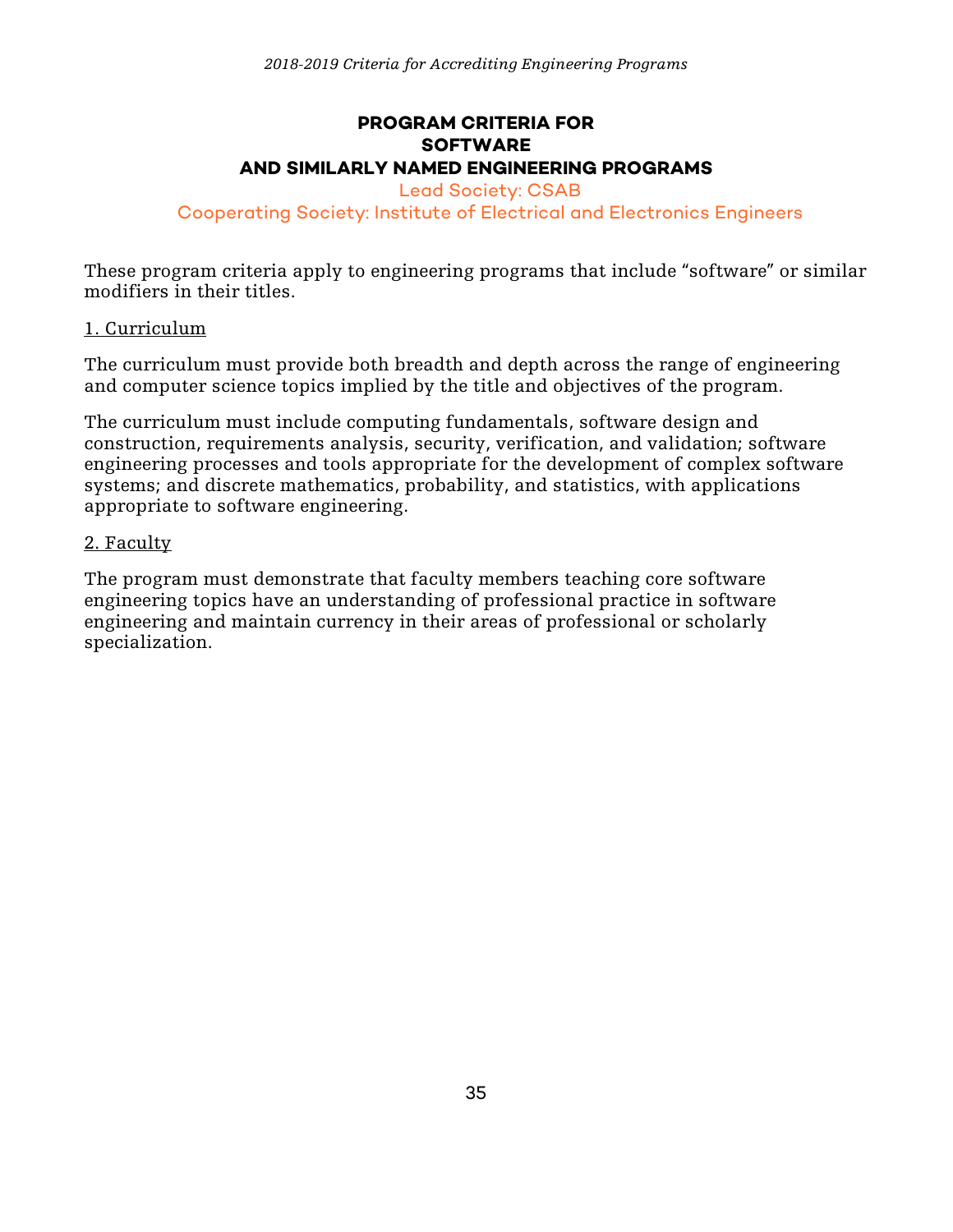#### **PROGRAM CRITERIA FOR SURVEYING AND SIMILARLY NAMED ENGINEERING PROGRAMS**

Lead Society: National Society for Professional Surveyors Cooperating Society: American Society of Civil Engineers

<span id="page-37-0"></span>These program criteria apply to engineering programs that include "surveying" or similar modifiers in their titles.

## 1. Curriculum

The curriculum must prepare graduates to work competently in one or more of the following areas: boundary and/or land surveying, geographic and/or land information systems, photogrammetry, mapping, geodesy, remote sensing, and other related areas.

## 2. Faculty

Programs must demonstrate that faculty members teaching courses that are primarily design in content are qualified to teach the subject matter by virtue of professional licensure or by educational and design experience.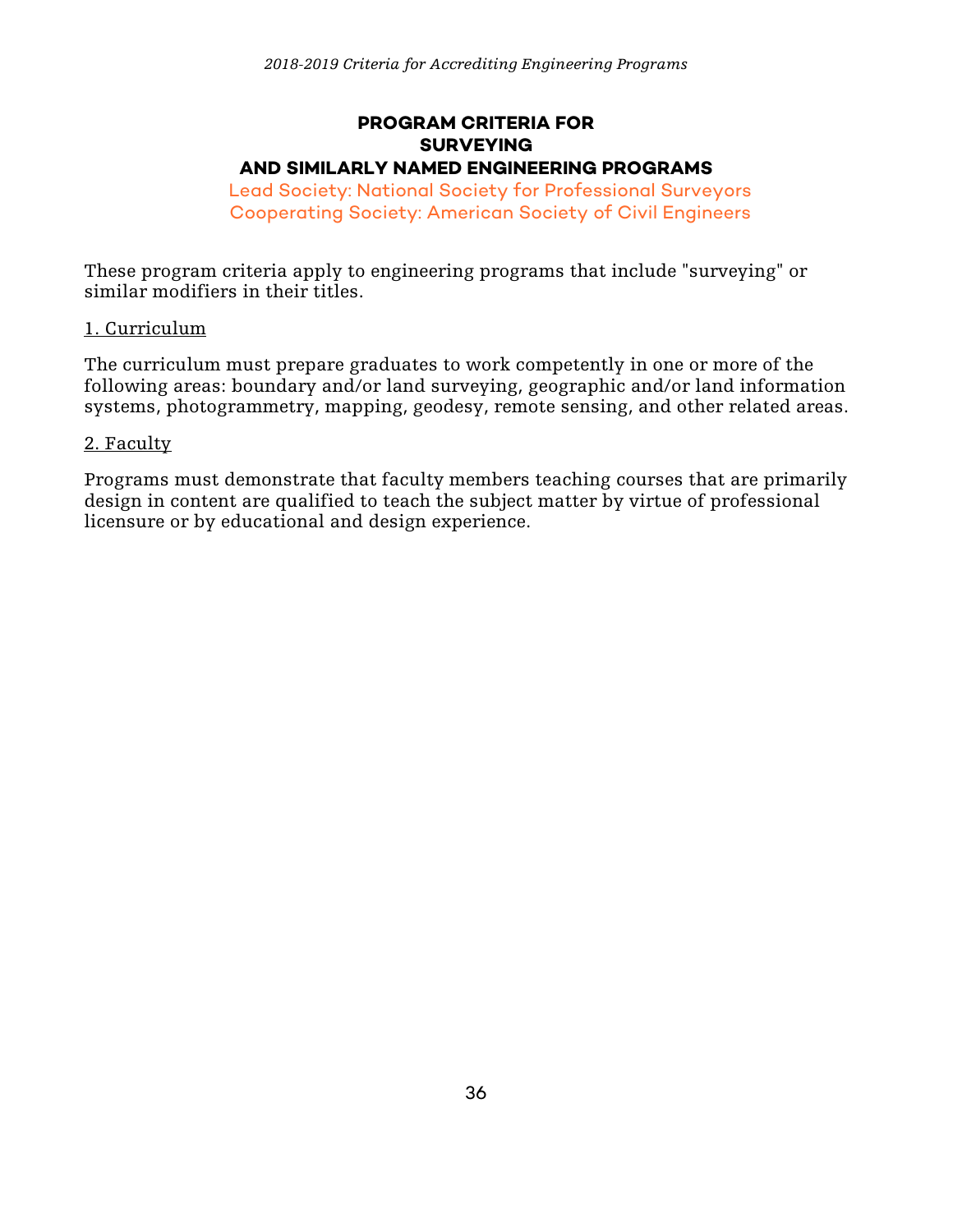#### **PROGRAM CRITERIA FOR SYSTEMS AND SIMILARLY NAMED ENGINEERING PROGRAMS**

<span id="page-38-0"></span>Co-Lead Societies: American Society of Mechanical Engineers, CSAB, Institute of Electrical and Electronics Engineers, Institute of Industrial Engineers, ISA, International Council on Systems Engineering, or SAE International

These program criteria apply to engineering programs that include "systems (without other modifiers)" in their title.

There are no program- specific criteria beyond the General Criteria.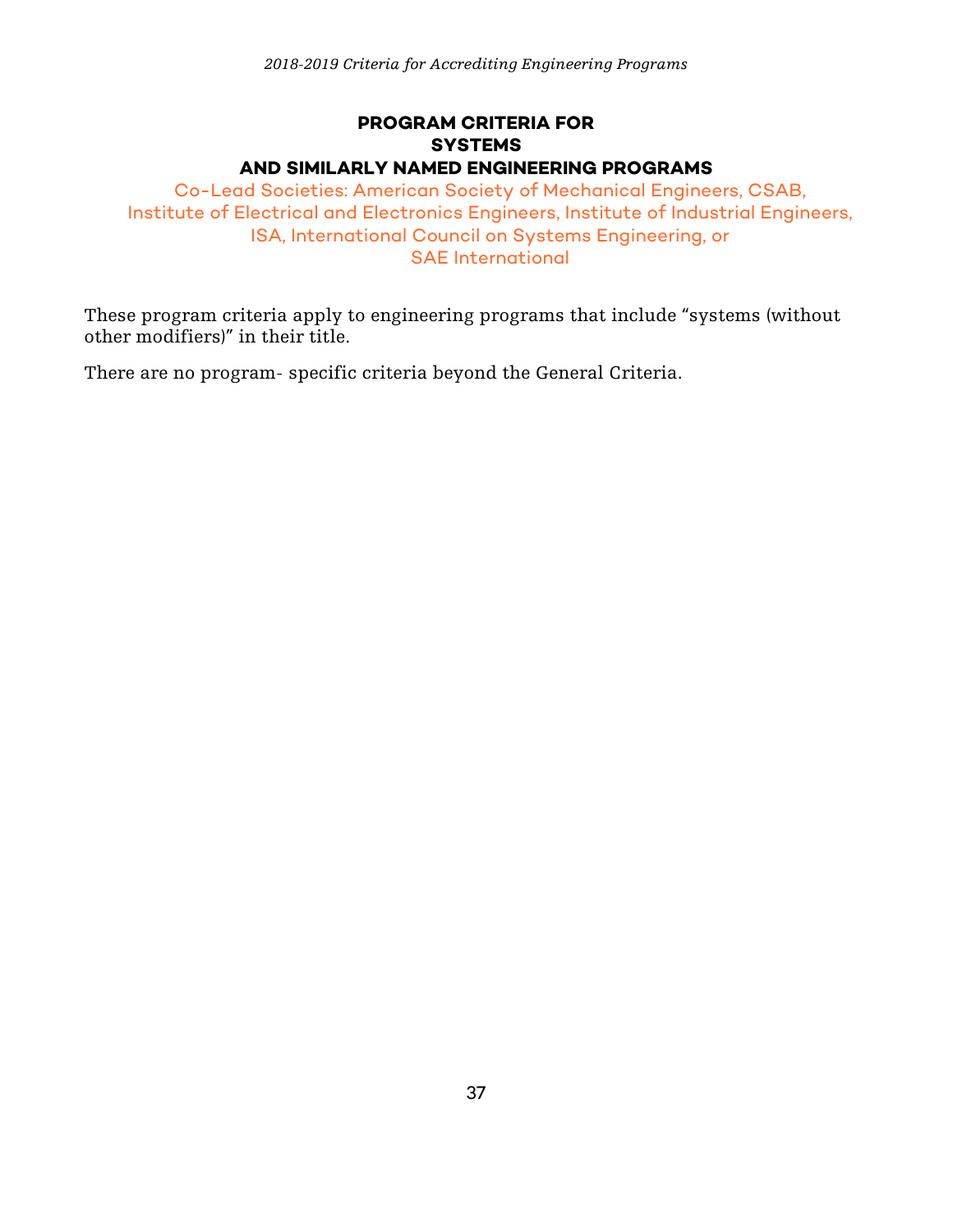## <span id="page-39-0"></span>**IV. PROPOSED CHANGES TO THE CRITERIA**

Proposed changes to certain sections of the Criteria for Accrediting Engineering Programs **are approved** by the ABET Engineering Area Delegation as of October 20, 2017, for implementation in the 2019–2020 accreditation review cycle.

The changed sections are:

- The Introduction and Definitions that apply to all parts of the criteria
- The General Criteria for Accrediting Baccalaureate Level Programs
	- o Criterion 3, Student Outcomes
	- o Criterion 5, Curriculum

Text for the changed sections is provided below. Programs scheduled for a general review in the 2018 – 2019 should not begin transitioning to the newly approved criteria. Programs scheduled for a general review in the 2019 -2020 cycle and beyond may begin to transition as soon as possible.

## **Criteria for Accrediting Engineering Programs for implementation in the 2019 -2020 accreditation cycle**

## **Introduction**

These criteria apply to all accredited engineering programs. Furthermore, these criteria are intended to foster the systematic pursuit of improvement in the quality of engineering education that satisfies the needs of its constituencies in a dynamic and competitive environment. It is the responsibility of the institution seeking accreditation of an engineering program to demonstrate clearly that the program meets the following criteria.

## **Definitions**

The Engineering Accreditation Commission of ABET recognizes that its constituents may consider certain terms to have certain meanings; however, it is necessary for the Engineering Accreditation Commission to have consistent terminology. Thus, the Engineering Accreditation Commission will use the following definitions in applying the criteria:

**Basic Science –** Basic sciences are disciplines focused on knowledge or understanding of the fundamental aspects of natural phenomena. Basic sciences consist of chemistry and physics and other natural sciences including life, earth, and space sciences.

**College-Level Mathematics –** College-level mathematics consists of mathematics that requires a degree of mathematical sophistication at least equivalent to that of introductory calculus. For illustrative purposes, some examples of college-level mathematics include calculus, differential equations, probability, statistics, linear algebra, and discrete mathematics.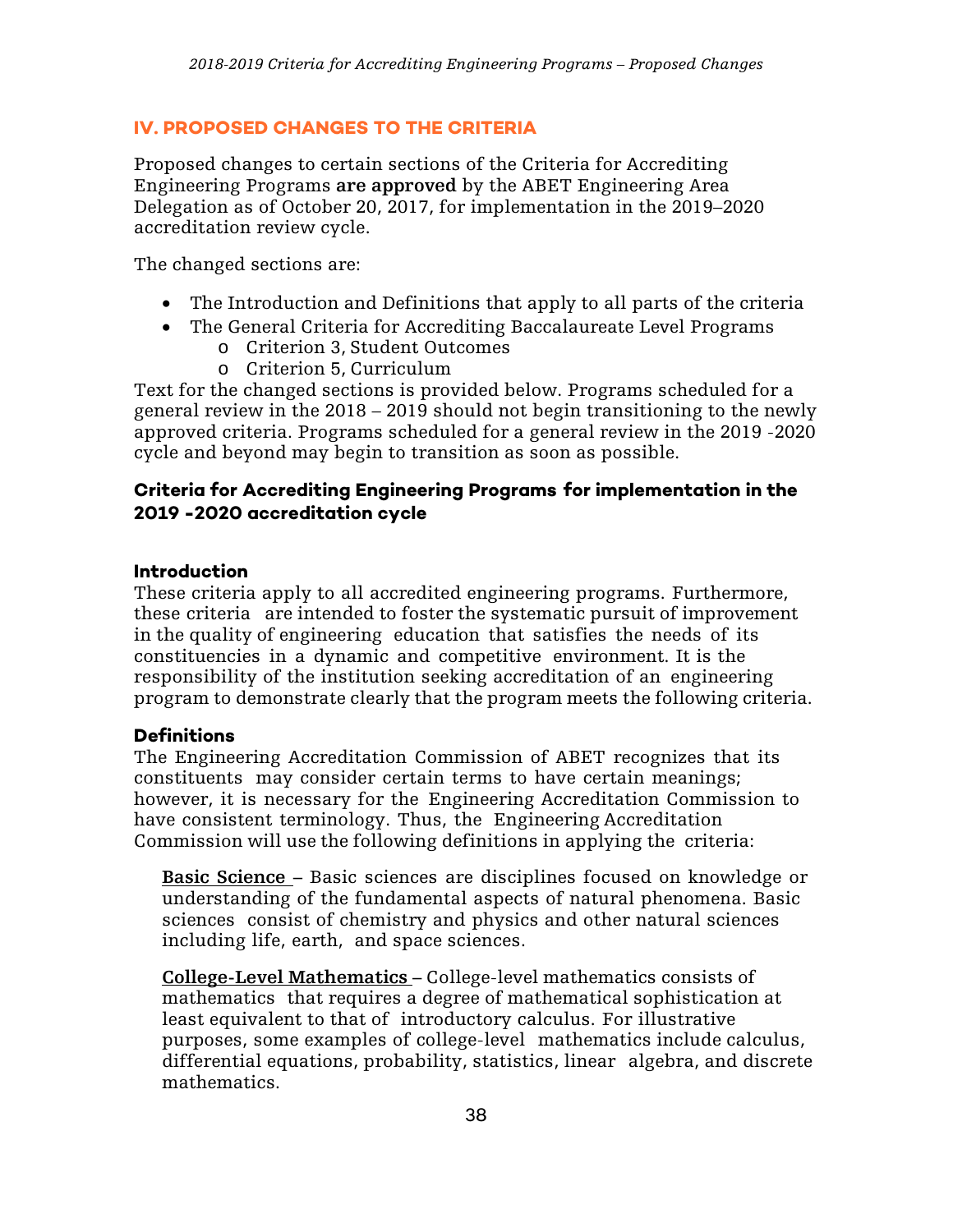**Complex Engineering Problems -** Complex engineering problems include one or more of the following characteristics: involving wide-ranging or conflicting technical issues, having no obvious solution, addressing problems not encompassed by current standards and codes, involving diverse groups of stakeholders, including many component parts or sub-problems, involving multiple disciplines, or having significant consequences in a range of contexts.

**Engineering Design –** Engineering design is a process of devising a system, component, or process to meet desired needs and specifications within constraints. It is an iterative, creative, decision-making process in which the basic sciences, mathematics, and engineering sciences are applied to convert resources into solutions. Engineering design involves identifying opportunities, developing requirements, performing analysis and synthesis, generating multiple solutions, evaluating solutions against requirements, considering risks, and making trade- offs, for the purpose of obtaining a high-quality solution under the given circumstances. For illustrative purposes only, examples of possible constraints include accessibility, aesthetics, codes, constructability, cost, ergonomics, extensibility, functionality, interoperability, legal considerations, maintainability, manufacturability, marketability, policy, regulations, schedule, standards, sustainability, or usability.

**Engineering Science –** Engineering sciences are based on mathematics and basic sciences but carry knowledge further toward creative application needed to solve engineering problems. These studies provide a bridge between mathematics and basic sciences on the one hand and engineering practice on the other.

**Team –** A team consists of more than one person working toward a common goal and should include individuals of diverse backgrounds, skills, or perspectives.

#### **Criterion 3. Student Outcomes**

The program must have documented student outcomes that support the program educational objectives. Attainment of these outcomes prepares graduates to enter the professional practice of engineering. Student outcomes are outcomes (1) through (7), plus any additional outcomes that may be articulated by the program.

- 1. an ability to identify, formulate, and solve complex engineering problems by applying principles of engineering, science, and mathematics
- 2. an ability to apply engineering design to produce solutions that meet specified needs with consideration of public health, safety, and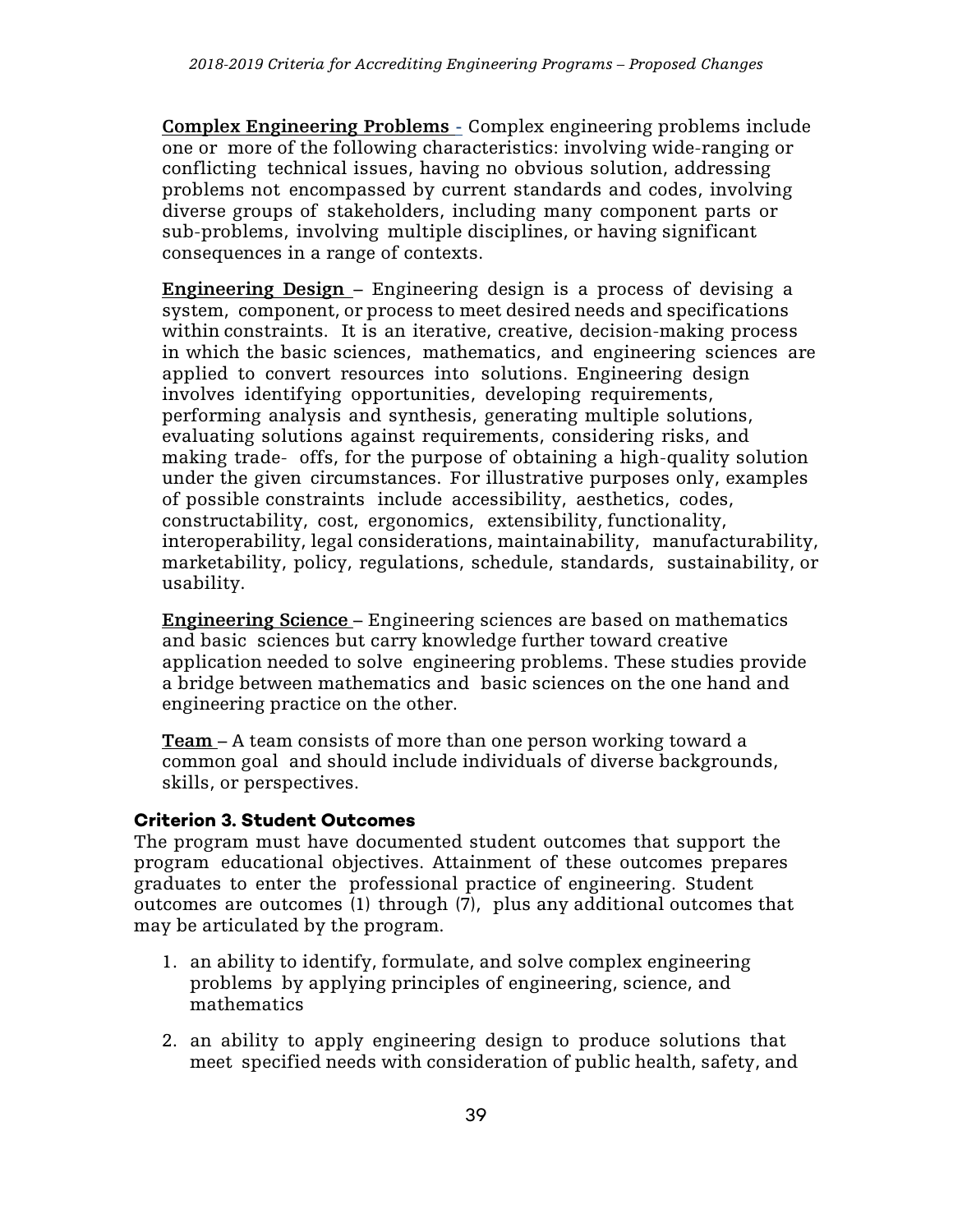welfare, as well as global, cultural, social, environmental, and economic factors

- 3. an ability to communicate effectively with a range of audiences
- 4. an ability to recognize ethical and professional responsibilities in engineering situations and make informed judgments, which must consider the impact of engineering solutions in global, economic, environmental, and societal contexts
- 5. an ability to function effectively on a team whose members together provide leadership, create a collaborative and inclusive environment, establish goals, plan tasks, and meet objectives
- 6. an ability to develop and conduct appropriate experimentation, analyze and interpret data, and use engineering judgment to draw conclusions
- 7. an ability to acquire and apply new knowledge as needed, using appropriate learning strategies.

## **Criterion 5. Curriculum**

The curriculum requirements specify subject areas appropriate to engineering but do not prescribe specific courses. The program curriculum must provide adequate content for each area, consistent with the student outcomes and program educational objectives, to ensure that students are prepared to enter the practice of engineering. The curriculum must include:

- (a) a minimum of 30 semester credit hours (or equivalent) of a combination of college-level mathematics and basic sciences with experimental experience appropriate to the program.
- (b) a minimum of 45 semester credit hours (or equivalent) of engineering topics appropriate to the program, consisting of engineering and computer sciences and engineering design, and utilizing modern engineering tools.
- (c) a broad education component that complements the technical content of the curriculum and is consistent with the program educational objectives.
- (d) a culminating major engineering design experience that 1) incorporates appropriate engineering standards and multiple constraints, and 2) is based on the knowledge and skills acquired in earlier course work.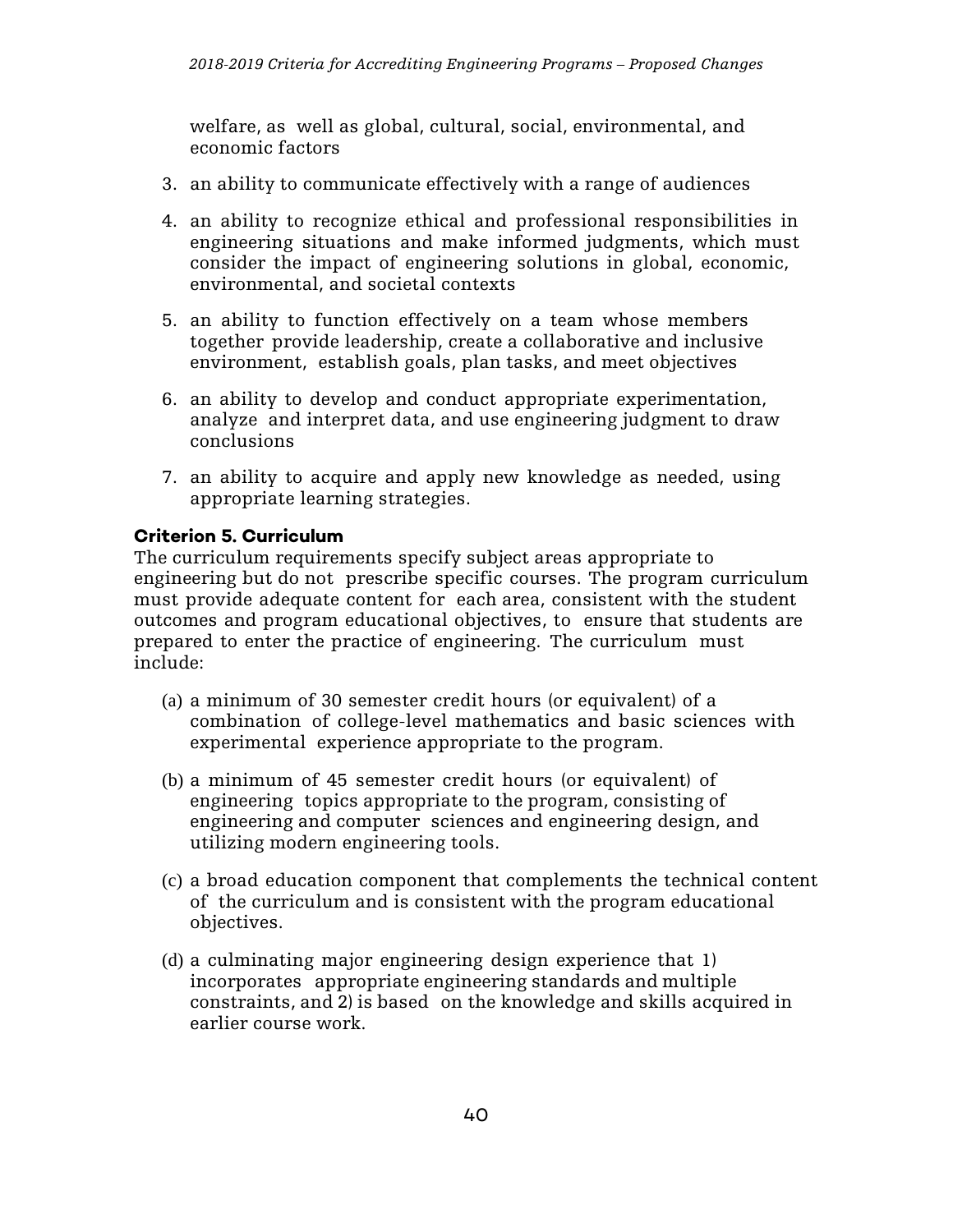The following section presents proposed program criteria as approved by the ABET Engineering Area Delegation on October 20, 2017, for a review and comment period. Comments will be considered until June 15, 2018. The ABET Engineering Area Delegation will determine, based on the comments received and on the advice of the EAC, the content of the adopted criteria. The criteria would only become effective if approved at the ABET Engineering Area Delegation meeting in the fall of 2018 and the earliest possible application would be for accreditation reviews during the 2019-20 academic year.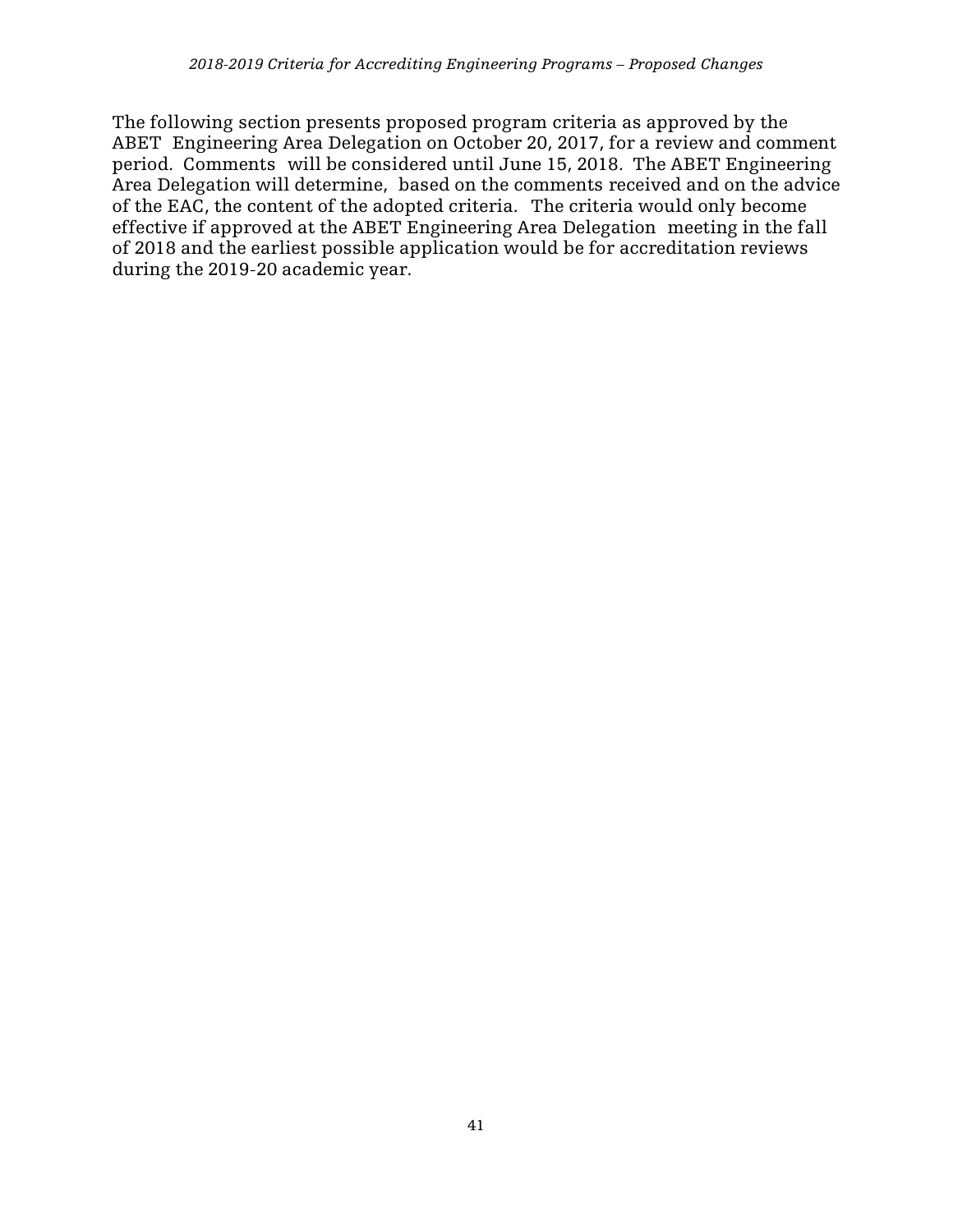## **PROGRAM CRITERIA FOR CYBERSECURITY ENGINEERING AND ENGINEERING PROGRAMS THAT INCLUDE "SECURITY," "CYBERSECURITY," "COMPUTER SECURITY," "CYBER OPERATIONS," "INFORMATION ASSURANCE," "INFORMATION SECURITY," OR SIMILAR MODIFIERS IN THEIR TITLES**

Co-Lead Societies: Institute of Electrical and Electronics Engineers, CSAB, International Council on Systems Engineering (INCOSE)

These program criteria apply to engineering programs that include "security", "cybersecurity", "computer security", "cyber operations", "information assurance", "information security", or similar modifiers in their titles.

## 1. Curriculum

The structure of the curriculum must provide both breadth and depth across the range of engineering topics implied by the title of the program.

The curriculum must

- Include probability, statistics, and cryptographic topics including applications appropriate to the program.
- Include discrete math and specialized math appropriate to the program, such as, abstract algebra, information theory, number theory, complexity theory, finite fields.
- Include engineering topics necessary to analyze and design complex devices, software, and systems containing hardware, software and human components.
- Provide both breadth and depth across the range of engineering and computer science topics necessary for the:
	- 1. application of security principles and practices to the design, implementation, and operations of the physical, software, and human components of the system as appropriate to the program
	- 2. application of protective technologies and forensic techniques
	- 3. analyzing and evaluation of components and systems with respect to security and to maintaining operations in the presence of risks and threats
	- 4. consideration of legal, regulatory, privacy, ethics, and human behavior topics as appropriate to the program

## 2. Faculty

The program must demonstrate that faculty members teaching core engineering topics understand methods of engineering design, engineering problem solving, and engineering practice with specific relevance to security.